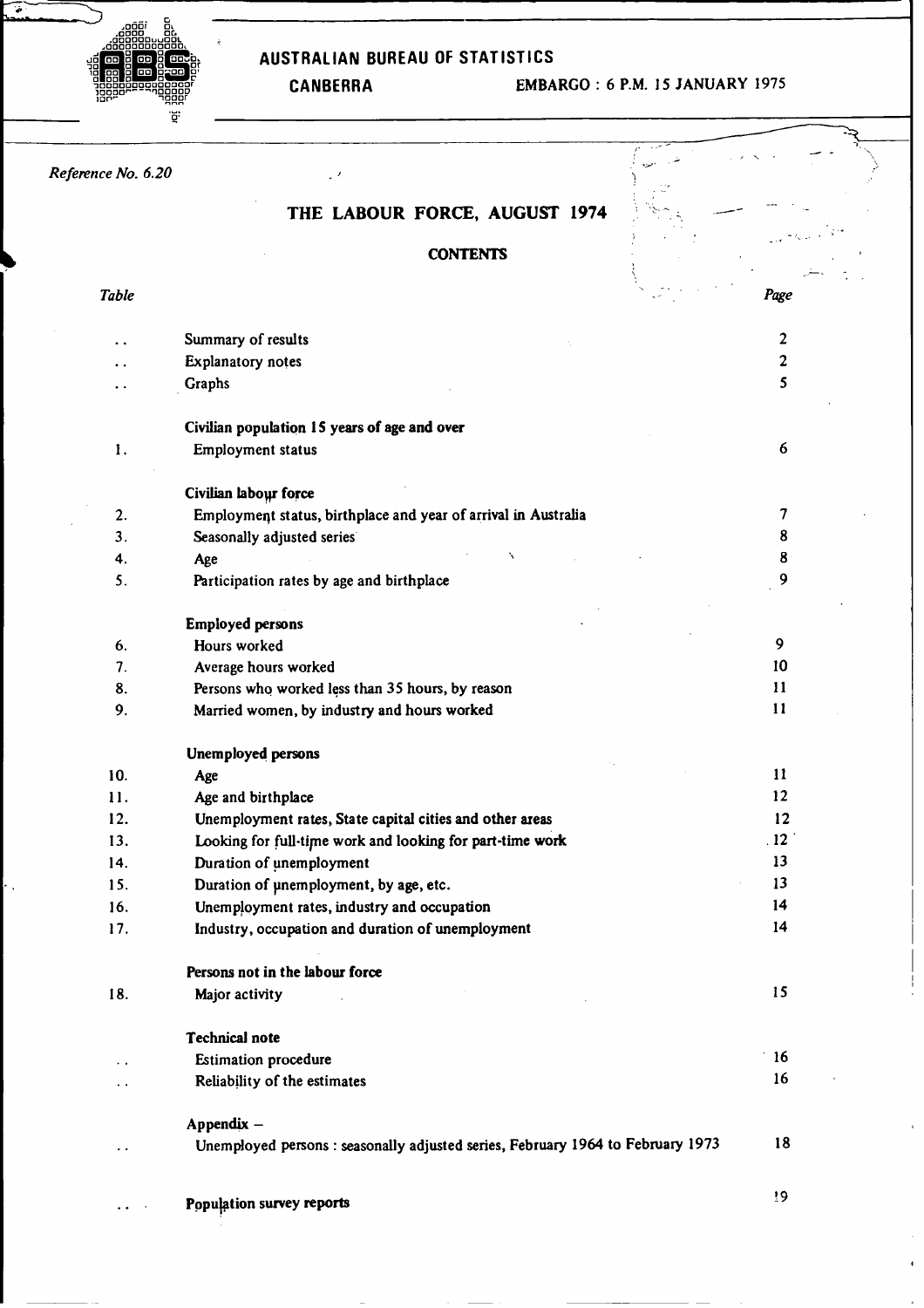| SUMMARY OF RESULTS, AUGUST 1974 (a) |  |  |  |  |
|-------------------------------------|--|--|--|--|
|-------------------------------------|--|--|--|--|

|                             | Males                   | <b>Females</b> | <b>Persons</b> |
|-----------------------------|-------------------------|----------------|----------------|
|                             | <b>NUMBER ('000)</b>    |                |                |
| Civilian population aged 15 |                         |                |                |
| years and over              | 4,767.9                 | 4,833.5        | 9,601.5        |
| Not in the labour force     | 917.9                   | 2.858.0        | 3,775.9        |
| In the labour force         | 3,850.0                 | 1.975.5        | 5,825.5        |
| Employed                    | 3,788.9                 | 1,920.9        | 5,709.8        |
| In full-time jobs           | 3,656.3                 | 1,360.2        | 5,016.6        |
| In part-time jobs           | 132.6                   | 560.7          | 693.2          |
| <b>Unemployed</b>           | 61.1                    | 54.6           | 115.7          |
| Looking for full-time work  | 56.6                    | 37.6           | 94.2           |
| Looking for part-time work  | 4.5                     | 17.0           | 21.5           |
|                             | <b>RATES</b> (Per cent) |                |                |
| Labour force participation  |                         |                |                |
| rate (b)                    | 80.7                    | 40.9           | 60.7           |
| Unemployment rate (c) -     |                         |                |                |
| Original                    | 1.6                     | 2.8            | 2.0            |
| Seasonally adjusted         | 1.9                     | 3.3            | 2.4            |
|                             |                         |                |                |

**(a) For a note on persons excluded see paragraph 5. Definitions of the categories of the population shown in the table are given on pages 2 and 3. (b) The labour force in each group as a percentage of the civilian population aged 15 years and over in the same group. (c) The unemployed in each group as a percentage of the civilian labour force in the same group.**

#### **EXPLANATORY NOTES**

#### **Introduction**

This bulletin contains estimates of the civilian labour force derived from the results of the population survey, which **is carried out on a sample basis** throughout Australia in February, May, August and November each year.

2. A summary of results is published each quarter, in advance of this more detailed bulletin, in *The Labour Force : Preliminary Statement* (Reference No. **6.32).**

3. Although emphasis in the survey is placed on the regular collection, each quarter, of data on the demographic and labour force characteristics of the population, supplementary surveys of particular aspects of the labour force or of other subjects are carried out from time to time. Statistics from supplementary surveys are published in mimeographed bulletins which are available free on request. (See page 19 of this bulletin for a list of titles.)

#### **The population survey**

4. The survey is based on a **multi-stage area** sample of private dwellings (about 30,000 houses, flats, etc.) and non-private dwellings (hotels, motels, etc.), and covers about two-thirds of one per cent of the population of Australia. The information is obtained **each quarter** from the occupants of selected dwellings by carefully chosen and specially trained interviewers. The **interviews** are carried out during a period of four weeks, **so that there are** four survey weeks in each of the months to which the survey relates. These four survey **weeks are** chosen so as to fall within the limits of the **calendar** month or with minimum encroachment into the adjacent months.

#### **Scope**

5. The estimates relate to all persons aged fifteen years and over except members of the permanent armed forces and certain diplomatic **personnel** customarily excluded from census and estimated populations.

#### **Classification of the labour force**

6. The labour force classification used in the surveys conforms closely to that recommended by the Eighth International Conference of Labour Statisticians, 1954. The labour force category to which a person is **assigned** depends on **his** *actual activity* (i.e. whether working, looking for work, etc.) during a specified week, known as *survey week,* which is the week immediately **preceding** that in which the interview takes place. The principal categories of the labour force appearing in the **tables** in this **bulletin are** defined in the following **paragraphs.**

**7. The labour force** comprises all persons who, **during** the survey week, were employed or unemployed as defined in paragraphs 8 and 9.

**8. Employed persons comprise** all those who, during the survey week,

- (a) did any work for pay, profit, commission or payment in kind, in a job or business, or on a farm (including employees, e. Figure 2 and self-employed persons), or
- (b) worked fifteen hours or more without pay in a family business (or farm), or
- (c) had a job, business or farm, but were not at work because of illness, accident, leave, holiday, production hold-up due to bad weather, plant breakdown, etc., or because they were on strike.

A person who had a job but was temporarily laid off by his employer for the whole week without pay is excluded, and is classified in the tables as unemployed.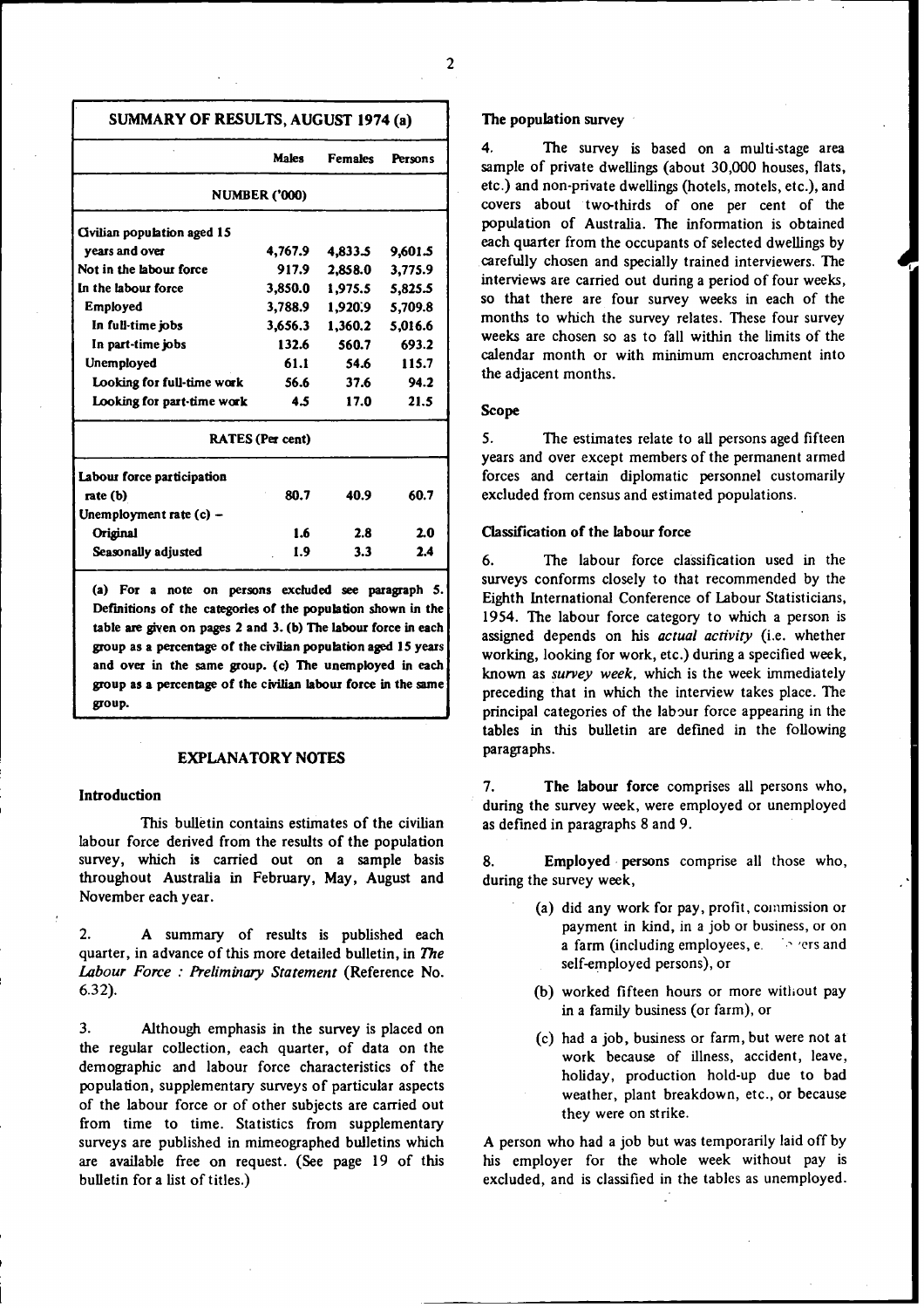A person who did some work during the week, however, before he either lost his job or was laid off, is classified as employed. A person who held more than one job is counted only once, in the job at which he worked most hours during the survey week.

9. **during** the survey week, did no work at all, and who **either Unemployed persons** comprise all those who,

- (a) did not have a job or business and were actively looking for full-time or part-time work **(including** those who stated that they would have looked for work if they had not been temporarily ill or believed no work was 'available, or had not already made definite **arrangements** to start work in a new job after the survey week), or
- (b) were laid off from their jobs without pay for the whole week.

A person **who** either lost his job or **was laid** off *during* the survey week, but did some work at his job during the survey week, is classified as employed.

**10. Full-time workers are** those who usually work 35 hours a week or more and others who, although usually part-time workers, worked 35 hours or more during the survey week. **Part-time workers** are those who usually work less than 35 hours a week and who did so during the survey week. When recording hours of work, fractions of an hour are disregarded.

**11. Persons not in the labour force** are those who, during the survey week, were not in the categories 'employed' or 'unemployed' as defined. This category therefore includes **persons** without a job, business or farm who were not actively looking for work, and who, during the survey week, were either keeping house (unpaid), attending an educational institution (e.g. school or university), retired or voluntarily idle, permanently unable to work or inmates of institutions. A person who worked less than fifteen hours without pay in a family business during the survey week is also classified as not in the labour force.

#### **Industry classification**

12. In quarterly **and annual** *Labour Force* bulletins prior to November 1972 the industry estimates were based on the Classification of Industries used at the 1961 and 1966 population **censuses.** As from November 1972 industry has been classified according to the *Australian Standard Industrial Classification* (ASIC). Estimates for particular **industries** for November 1972 and later periods **are not,** therefore, directly comparable with those for August 1972 and earlier periods.

13. During the changeover to the use of the Australian Standard Industrial Classification the industry of persons in the labour force was classified according to both ASIC and the 1966 Population Census Classification for five consecutive surveys. An indication of the relationship between the two classifications was given by Tables 8 and 9 in the combined November 1972 and February 1973 issue of this bulletin, in which employed persons were classified by industry on both bases for the period August 1971 to August 1972. Unemployed persons classified by their last job according to ASIC were shown in Tables 21 and 22 for the period August 1971 to February 1973.

#### **Birthplace and year of arrival in Australia**

14. A summary of the principal statistics of birthplace and year of arrival is given in Table 2. Very small estimates shown in this and other tables should be used with caution as they are subject to high relative standard errors. It is particularly important that the likely standard errors of such estimates be kept in mind. For example, although the number of persons who had arrived in Australia in the period January 1973 to August 1974 and who were unemployed in August 1974 is given as 6,300 this is not a precise measure; the approximate standard error of this estimate suggests that there are about nineteen chances in twenty that the figure obtained from a complete enumeration would have been within the wide range of 4,300 to 8,300. The corresponding estimated percentage (5.6) is subject to almost the same relative sampling variability as is the estimate of the number unemployed. For further details concerning standard errors see the Technical Note, page 16.

#### **Revision of present estimates**

15. The survey estimates are calculated in such a way as to conform to the independently estimated distribution of the population by age and sex. As a consequence, when the population estimates are revised it becomes necessary to revise the labour force estimates **also.**

16. Estimates of total population, revised on the basis of the 1971 population census, indicate that the **estimates** used for the population surveys in mid-1971 were, overall, some 55,000 persons too high. The revised estimates classified by age over the intercensal period. which are necessary to enable the revision of the labour force estimates to be carried out, are not yet available. In the meantime, the estimates in this bulletin will continue to be published on the present basis, since they are regarded as sufficiently accurate for the measurement of short-term movements. However, caution should be exercised if they are used as indicators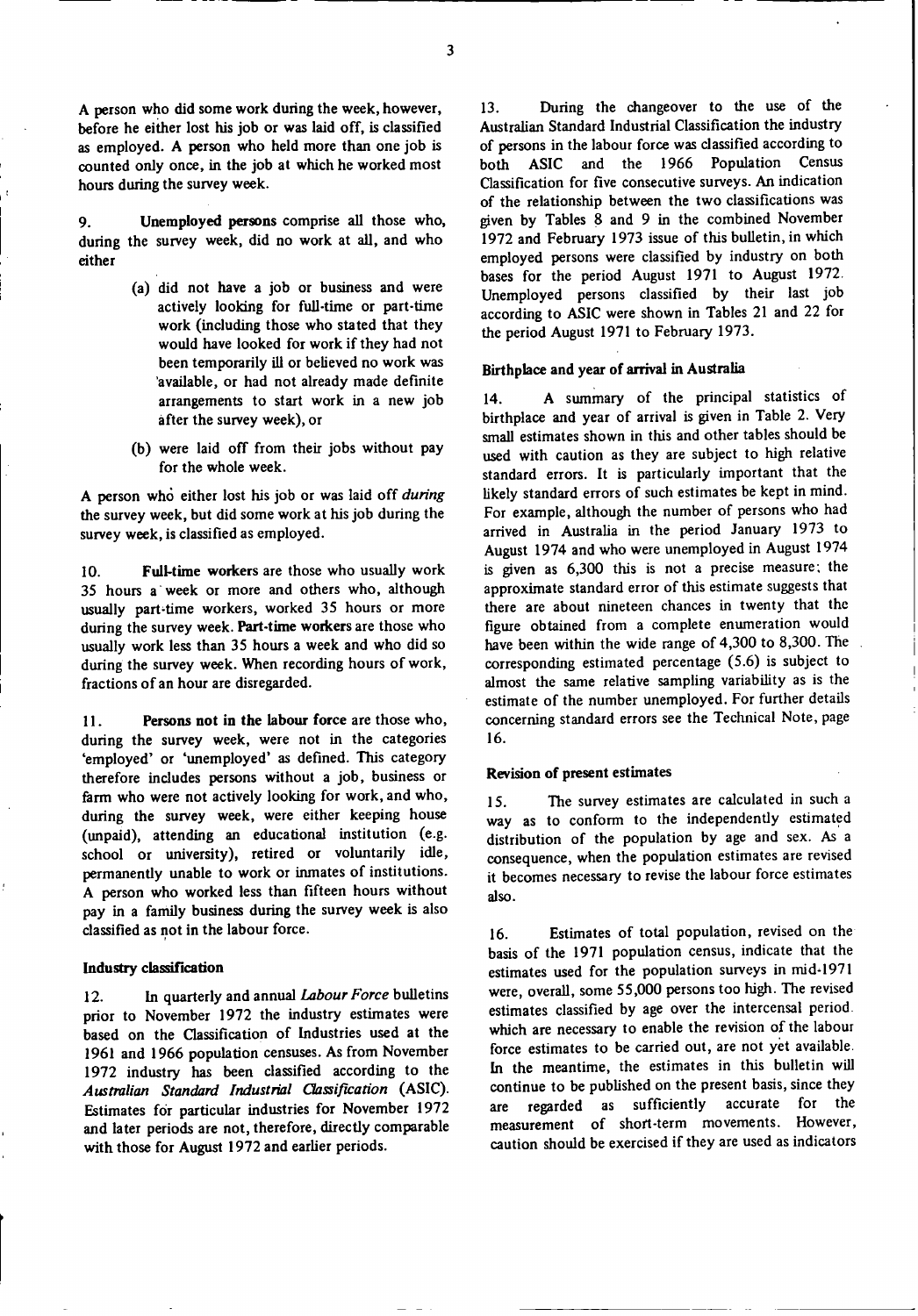## of long-term **change.**

17. A preliminary **assessment** of the effect of the revised population **estimates indicates** that it will be necessary to reduce the level of the estimated labour force from August 1971 onwards by about 26,000 persons (mostly males). Successively **smaller revisions** will be made **to the estimates** for earlier periods back to August 1966.

#### **Differences between population census and population** survey **estimates**

18. Results of the 1971 population census have been published in a series of bulletins entitled *Summary of Population* (Reference No. 2.83). The labour force **estimates** from the June 1971 census differ from the corresponding **estimates** derived from the population surveys of May and August 1971. Even when, as explained in paragraphs 15 to 17 above, the labour force **estimates** from the survey have been revised, this difference **will still be** substantial.

19. The definition of the labour force used in the population **census is** similar to that used in the survey (see paragraphs 6 to 9). However, evidence from census post-enumeration surveys indicates that the personal interview approach, as used in the quarterly survey. tends to identify a larger number of persons as being in the labour force than does the filling in of the questions on the census schedule by the householder, and that this tendency increased between the 1966 and 1971 censuses.

20. These considerations should be borne in mind if comparisons of the total labour force or of labour force participation **rates are** made between the 1971 census and the 1971 labour force survey estimates.

#### **Estimates for earlier periods**

21. The principal items in this bulletin are shown for the six latest quarters. Greater detail is given for the **latest** quarter only. A wider range of detailed **estimates** for each quarter from February 1964 to November 1972 has been published in bulletins **entitled** *The Labour Force,* (all Reference No. 6.22) covering the period 1964 to 1968 and **single** years to 1972.

#### **Discontinuity of series**

22. The survey periods for February in the years 1971, 1972 and 1974 were later than in other years, and as a consequence the estimates of the proportion of the population 15 years and over who "went to school" are correspondingly higher. No exact estimates of this effect are available; however, it may be conjectured that had these survey periods been one week earlier approximately 20,000 fewer persons would have been classified in the "went to school" category. In addition, in February 1974 the survey period in Queensland was delayed by a further week in order to avoid as far as possible the effects of the flood.

23. At the 1971 population census, trainee teachers (enrolled at government teachers colleges and in some cases enrolled also at other institutions) were for the first time classified as *not in the labour force,* and since then they have also been excluded from labour force estimates derived from the population survey Exclusion of these students constitutes a break in the series between May and August 1971, the numbers of males and females excluded from the labour force m August 1971 being approximately 7,000 and 17,000 respectively.

#### **Seasonally adjusted series**

24. Seasonally adjusted estimates for selected labour force characteristics are shown in Table 3. The method of seasonally adjusting estimates for unemployed males, females and persons has been changed. Previously these estimates were obtained by adjusting estimates for unemployed persons aged 15 to 19 years and unemployed persons 20 years of age and over separately. The new method is to adjust estimates for unemployed persons aged 15 to 19 years *looking for their first job* and estimates for the remainder of unemployed persons separately. The two figures are added to obtain estimates for total unemployed persons. Estimates for males and females are treated similarly. For a revised series of seasonally adjusted estimates of unemployed persons for periods prior to May 1973, see the Appendix. The methods of seasonally adjusting all other series are unchanged and details are explained in *Seasonally Adjusted Indicators,* 1974 (Reference No. 1.10).

#### Symbols used in **this** bulletin

\* Less than or based on a figure less than 4,000. See page 17, paragraph 7.

Affected by industrial dispute.

NOTE. Any discrepancies between totals and sums of components in tables are due to rounding.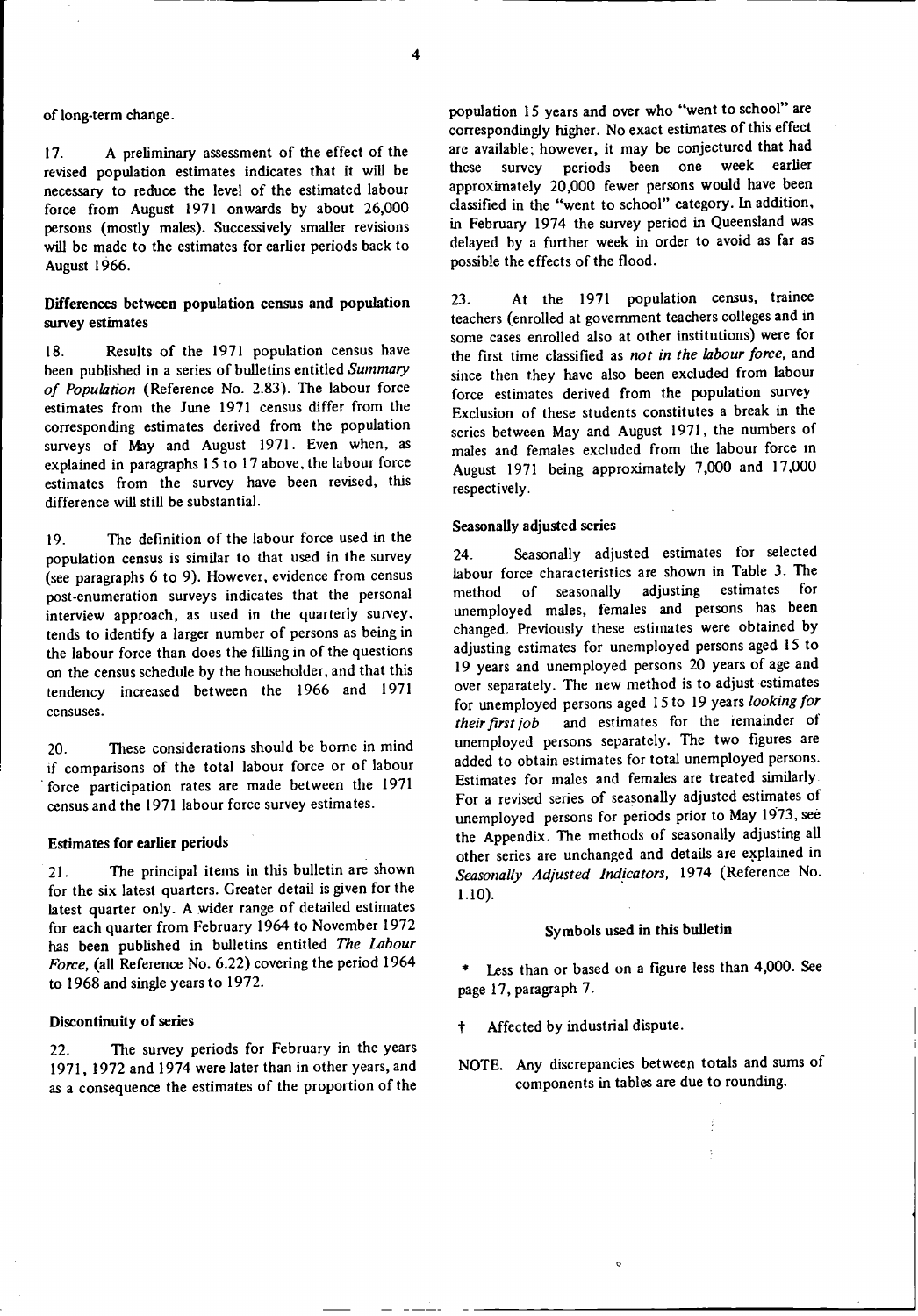





la) **Never married, widowed and divorced.'**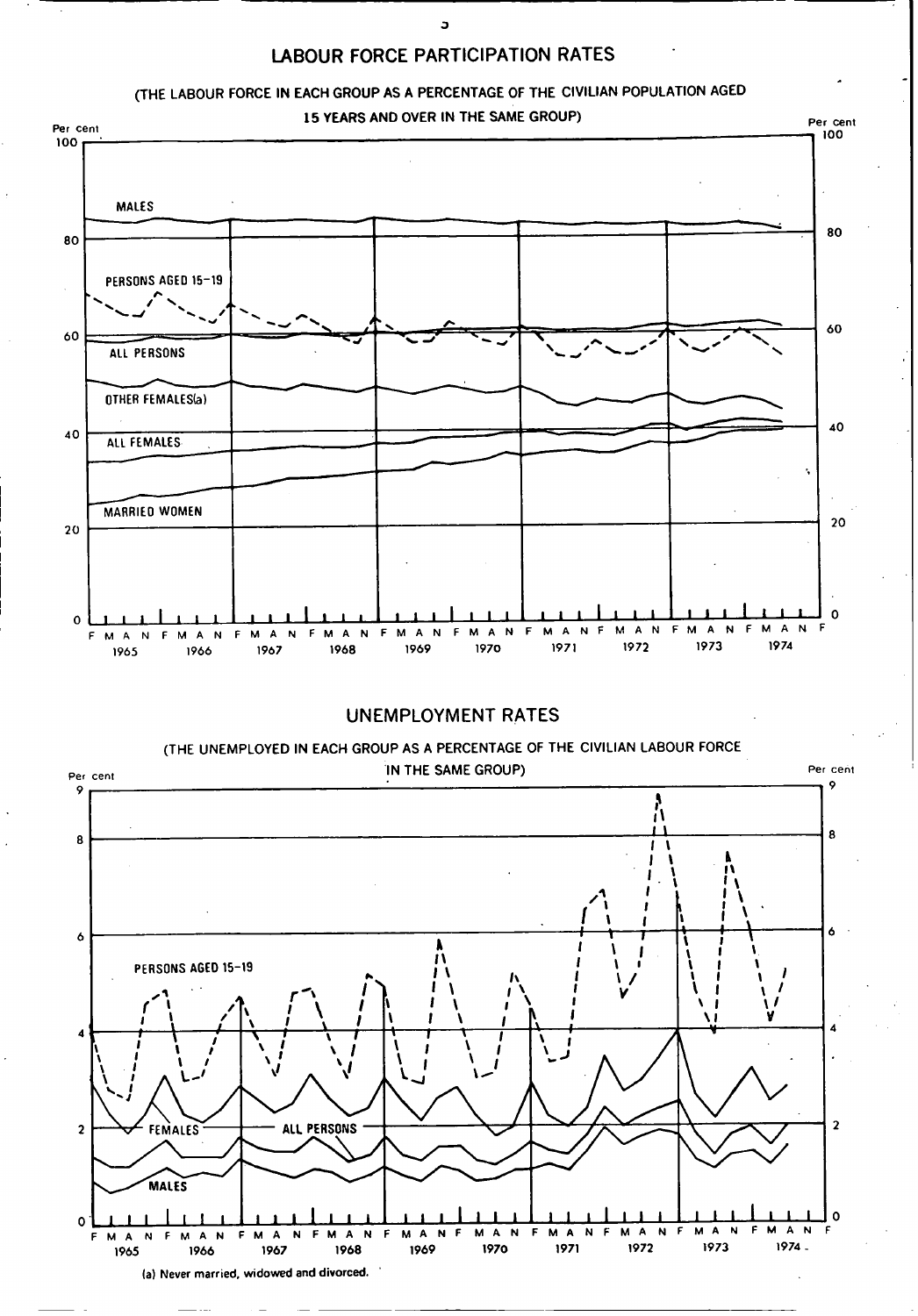|               |                               | Employed (b)                            |                |                          | Unemployed (b)                 |                        | <b>Total</b><br>labour force (b)  |                                        | <b>Civilian</b><br>population     |
|---------------|-------------------------------|-----------------------------------------|----------------|--------------------------|--------------------------------|------------------------|-----------------------------------|----------------------------------------|-----------------------------------|
| Month         | Agri-<br>culture (c)<br>(000) | <b>Other</b><br>industries (c)<br>(000) | Total<br>(000) | Number<br>('000)         | Per cent<br>of labour<br>force | <b>Number</b><br>(000) | Per cent<br>of popula-<br>tion(d) | Not in<br>labour<br>force (b)<br>(000) | aged 15 and<br>over (a)<br>(1000) |
|               |                               |                                         |                | <b>MALES</b>             |                                |                        |                                   |                                        |                                   |
| $1973 -$      |                               |                                         |                |                          |                                |                        |                                   |                                        |                                   |
| May           | 309.4                         | 3,453.7                                 | 3,763.1        | 50.7                     | 1.3                            | 3,813.8                | 82.0                              | 839.0                                  | 4,652.8                           |
| <b>August</b> | 316.3                         | 3,464.7                                 | 3,781.1        | 41.0                     | 1.1                            | 3,822.1                | 82.0                              | 839.9                                  | 4,662.0                           |
| November †    | 310.2                         | 3,489.1                                 | 3,799.3        | 54.3                     | 1.4                            | 3,853.6                | 82.1                              | 837.8                                  | 4,691.4                           |
| $1974 -$      |                               |                                         |                |                          |                                |                        |                                   |                                        |                                   |
| February (e)  | 305.5                         | 3.530.8                                 | 3,836.3        | 56.7                     | 1.5                            | 3,893.0                | 82.4                              | 831.6                                  | 4,724.5                           |
| May           | 307.4                         | 3,523.1                                 | 3,830.5        | 45.3                     | 1.2                            | 3,875.8                | 81.8                              | 863.9                                  | 4,739.7                           |
| August †      | 311.3                         | 3,477.6                                 | 3,788.9        | 61.1                     | 1.6                            | 3,850.0                | 80.7                              | 917.9                                  | 4,767.9                           |
|               |                               |                                         |                | <b>MARRIED WOMEN</b>     |                                |                        |                                   |                                        |                                   |
| $1973 -$      |                               |                                         |                |                          |                                |                        |                                   |                                        |                                   |
| May           | 54.5                          | 1,099.9                                 | 1,154.4        | 25.9                     | 2.2                            | 1,180.3                | 37.3                              | 1,980.8                                | 3.161.1                           |
| August        | 58.5                          | 1,114.5                                 | 1,173.0        | 21.5                     | 1.8                            | 1,194.5                | 38.0                              | 1,947.8                                | 3,142.3                           |
| November †    | 60.7                          | 1,151.4                                 | 1,212.1        | 19.5                     | 1.6                            | 1,231.5                | 39.0                              | 1,925.3                                | 3,156.8                           |
| $1974 -$      | 58.2                          | 1,158.7                                 | 1,216.9        | 32.4                     | 2.6                            | 1,249.4                | 39.3                              | 1,933.7                                | 3,183.1                           |
| February (e)  | 48.4                          | 1,195.2                                 | 1,243.6        | 25.6                     | 2.0                            | 1,269.2                | 39.4                              | 1,949.4                                | 3,218.6                           |
| May           | 50.8                          | 1,190.7                                 | 1,241.4        | 30.3                     | 2.4                            | 1,271.7                | 39.6                              | 1,943.0                                | 3,214.7                           |
| August +      |                               |                                         |                |                          |                                |                        |                                   |                                        |                                   |
|               |                               |                                         |                | <b>OTHER FEMALES (f)</b> |                                |                        |                                   |                                        |                                   |
| $1973 -$      |                               |                                         |                | $\ddot{\phantom{0}}$     |                                |                        |                                   |                                        |                                   |
| May           | 10.5                          | 672.9                                   | 683.4          | 23.6                     | 3.3                            | 707.0                  | 45.1                              | 859.1                                  | 1,566.1                           |
| August        | 10.4                          | 681.8                                   | 692.3          | 19.1                     | 2.7                            | 711.4                  | 44.7                              | 879.1                                  | 1,590.5                           |
| November †    | 11.1                          | 694.0                                   | 705.1          | 31.8                     | 4.3                            | 736.9                  | 45.7                              | 876.9                                  | 1,613.9                           |
| $1974 -$      |                               |                                         |                |                          |                                |                        |                                   |                                        |                                   |
| February (e)  | 9.8                           | 707.1                                   | 716.9          | 31.2                     | 4.2                            | 748.1                  | 46.3                              | 867.0                                  | 1,615.1                           |
| May           | 10.8                          | 687.5                                   | 698.3          | 24.4                     | 3.4                            | 722.6                  | 45.3                              | 872.9                                  | 1,595.6                           |
| August †      | 10.4                          | 669.1                                   | 679.5          | 24.3                     | 3.5                            | 703.8                  | 43.5                              | 915.0                                  | 1,618.8                           |
|               |                               |                                         |                | <b>ALL FEMALES</b>       |                                |                        |                                   |                                        |                                   |
| $1973 -$      |                               |                                         |                |                          |                                |                        |                                   |                                        |                                   |
| May           | 65.0                          | 1,772.8                                 | 1,837.8        | 49.5                     | 2.6                            | 1,887.3                | 39.9                              | 2,839.9                                | 4,727.2                           |
| August        | 69.0                          | 1,796.3                                 | 1,865.3        | 40.6                     | 2.1                            | 1,905.9                | 40.3                              | 2,826.9                                | 4,732.8                           |
| November †    | 71.8                          | 1,845.4                                 | 1,917.2        | 51.3                     | 2.6                            | 1,968.5                | 41.3                              | 2,802.2                                | 4,770.7                           |
| $1974 -$      |                               |                                         |                |                          |                                |                        |                                   |                                        |                                   |
| February (e)  | 68.0                          | 1,865.8                                 | 1,933.8        | 63.7                     | 3.2                            | 1,997.5                | 41.6                              | 2,800.7                                | 4,798.2                           |
| May           | 59.2                          | 1,882.7                                 | 1,941.9        | 50.0                     | 2.5                            | 1,991.8                | 41.4                              | 2,822.3                                | 4,814.1                           |
| August +      | 61.1                          | 1,859.8                                 | 1,920.9        | 54.6                     | 2.8                            | 1,975.5                | 40.9                              | 2,858.0                                | 4,833.5                           |
|               |                               |                                         |                | <b>PERSONS</b>           |                                |                        |                                   |                                        |                                   |
| $1973 -$      |                               |                                         |                |                          |                                |                        |                                   |                                        |                                   |
| May           | 374.4                         | 5,226.5                                 | 5,600.9        | 100.2                    | 1.8                            | 5,701.1                | 60.8                              | 3,678.9                                | 9,380.0                           |
| August        | 385.3                         | 5,261.0                                 | 5,646.3        | 81.6                     | 1.4                            | 5,728.0                | 61.0                              | 3,666.8                                | 9,394.8                           |
| November †    | 382.0                         | 5,334.5                                 | 5,716.5        | 105.6                    | 1.8                            | 5,822.1                | 61.5                              | 3,640.0                                | 9,462.1                           |
| $1974 -$      |                               |                                         |                |                          |                                |                        |                                   |                                        |                                   |
| February (e)  | 373.5                         | 5,396.6                                 | 5,770.1        | 120.4                    | 2.0                            | 5,890.5                | 61.9                              | 3,632.3                                | 9,522.7                           |
| May           | 366.6                         | 5,405.8                                 | 5,772.4        | 95.3                     | 1.6                            | 5,867.7                | 61.4                              | 3,686.2                                | 9,553.8                           |
| August †      | 372.4                         | 5,337.4                                 | 5,709.8        | 115.7                    | $2.0$                          | 5,825.5.               | 60.7                              | 3,775.9                                | 9,601.5                           |
|               |                               |                                         |                |                          |                                |                        |                                   |                                        |                                   |

TABLE 1. - CIVILIAN POPULATION 15 YEARS OF AGE AND OVER (a), BY EMPLOYMENT STATUS

**(a) For a note on persons excluded see page 2, paragraph 5. (b) For definitions see pages 2 and** 3, **paragraphs 6 to 11. (c) Classified according** to ASIC. **See page 3, paragraphs 12 and 13.** (d) The labour **force in each group as a percentage of the civilian population aged** 15 **years and over in the same group (labour force participation rate). (e)** See **page 4, paragraph 22. (f) Never married,** widowed **and divorced.**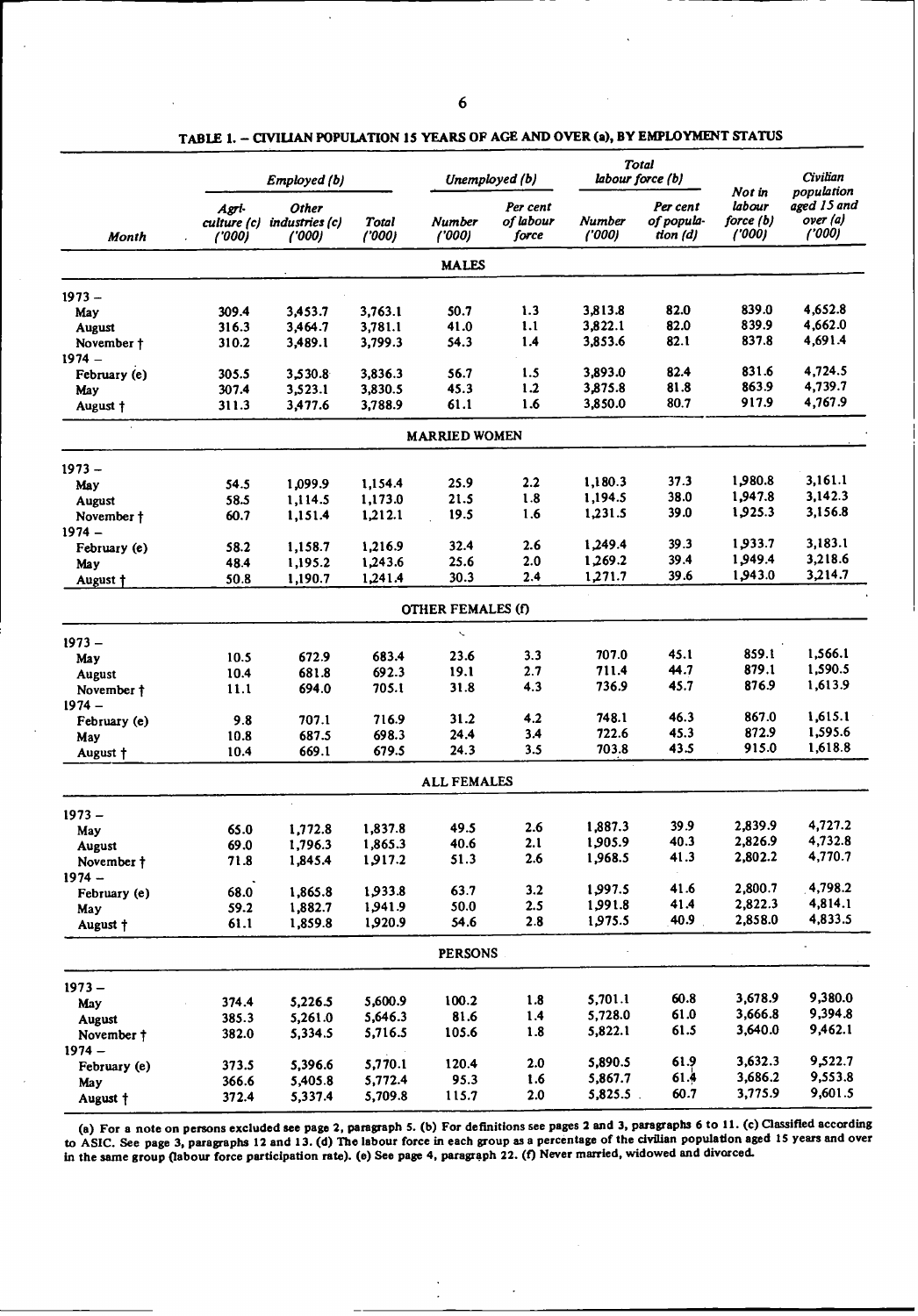|                                          |                                 |                        | Unemployed (b)                  |                        | Total labour force (b)        |  |
|------------------------------------------|---------------------------------|------------------------|---------------------------------|------------------------|-------------------------------|--|
| <b>Birthplace</b> and<br>year of arrival | <b>Employed</b><br>$(b)$ ('000) | <b>Number</b><br>(000) | Per cent of<br>labour force (c) | <b>Number</b><br>(000) | Per cent of<br>population (d) |  |
|                                          |                                 | <b>MALES</b>           |                                 |                        |                               |  |
| <b>Born in Australia</b>                 | 2,733.9                         | 40.8                   | 1.5                             | 2,774.7                | 80.5                          |  |
| Born outside Australia -                 |                                 |                        |                                 |                        |                               |  |
| Arrived before 1955                      | 344.9                           | ۰                      | ۰                               | 347.5                  | 76.7                          |  |
| 1955 to 1961                             | 228.1                           | 4.7                    | 2.0                             | 232.7                  | 90.8                          |  |
| 1962 to 1966                             | 170.1                           |                        |                                 | 173.9                  | 87.3                          |  |
| 1967 to 1972                             | 244.2                           | 6.3                    | 2.5                             | 250.5                  | 90.5                          |  |
| Jan. 1973 to Aug. 1974                   | 67.7                            |                        |                                 | 70.7                   | 88.8                          |  |
| Total born outside Australia             | 1,055.0                         | 20.3                   | 1.9                             | 1,075.3                | 85.0                          |  |
| <b>Total</b>                             | 3,788.9                         | 61.1                   | 1.6                             | 3,850.0                | 81.7                          |  |
|                                          |                                 | <b>MARRIED WOMEN</b>   |                                 |                        | ÷.                            |  |
| <b>Born in Australia</b>                 | 851.0                           | 18.0                   | 2.1                             | 869.0                  | 36.6                          |  |
| Born outside Australia -                 |                                 |                        |                                 |                        |                               |  |
| Arrived before 1955                      | 101.1                           |                        |                                 | 102.6                  | 39.1                          |  |
| 1955 to 1961                             | 82.0                            |                        |                                 | 84.9                   | 47.5                          |  |
| 1962 to 1966                             | 72.0                            |                        |                                 | 75.1                   | 54.0                          |  |
| 1967 to 1972                             | 110.8                           |                        |                                 | 113.4                  | 55.8                          |  |
| Jan. 1973 to Aug. 1974                   | 24.5                            |                        |                                 | 26.7                   | 54.4                          |  |
| Total born outside Australia             | 390.4                           | 12.3                   | 3.1                             | 402.7                  | 48.4<br>$\ddot{\phantom{1}}$  |  |
| Total                                    | 1,241.4                         | 30.3                   | 2.4                             | 1,271.7                | 39.7                          |  |
|                                          |                                 | <b>ALL FEMALES</b>     |                                 |                        |                               |  |
| Born in Australia                        | 1,408.7                         | 37.5                   | 2.6                             | 1,446.2                | 39.8                          |  |
| Born outside Australia --                |                                 |                        |                                 |                        |                               |  |
| Arrived before 1955                      | 126.6                           |                        |                                 | 128.1                  | 34.5                          |  |
| 1955 to 1961                             | 106.7                           |                        | ۰                               | 110.6                  | 48.8                          |  |
| 1962 to 1966                             | 91.9                            | 4.5                    | 4.6                             | 96.4                   | 54.3                          |  |
| 1967 to 1972                             | 147.8                           | 4.0                    | 2.7                             | 151.8                  | 56.8                          |  |
| Jan. 1973 to Aug. 1974                   | 39.1                            |                        | ٠                               | 42.4                   | 56.3                          |  |
| Total born outside Australia             | 512.2                           | 17.1                   | 3.2                             | 529.3                  | 47.3                          |  |
| <b>Total</b>                             | 1,920.9                         | 54.6                   | 2.8                             | 1,975.5                | 41.5                          |  |
|                                          |                                 | <b>PERSONS</b>         |                                 |                        |                               |  |
| <b>Born in Australia</b>                 | 4,142.6                         | 78.3                   | 1.9                             | 4,221.0                | 59.6                          |  |
| Born outside Australia -                 |                                 |                        |                                 |                        |                               |  |
| Arrived before 1955                      | 471.5                           | 4.1                    | 0.9                             | 475.6                  | 57.7                          |  |
| 1955 to 1961                             | 334.8                           | 8.5                    | 2.5                             | 343.3                  | 71.1                          |  |
| 1962 to 1966                             | 262.1                           | 8.2                    | 3.0                             | 270.3                  | 71.7                          |  |
| 1967 to 1972                             | 392.1                           | 10.3                   | 2.6                             | 402.4                  | 73.9                          |  |
| Jan. 1973 to Aug. 1974                   | 106.8                           | (e)6.3                 | (e) 5.6                         | 113.0                  | 73.0                          |  |
| Total born outside Australia             | 1,567.2                         | 37.4                   | 2.3                             | 1,604.6                | 67.3                          |  |
| <b>Total</b>                             | 5,709.8                         | 115.7                  | 2.0                             | 5,825.5                | 61.5                          |  |

TABLE 2. - CIVILAN LABOUR FORCE (a) : EMPLOYMENT STATUS, BIRITPLACE AND YEAR OF ARRIVAL IN AUSTRALIA **AUGUST 1974** t

(a) Aged IS years and over. (b) For definitions see pages **2** and **3,** paragraphs 7 to 9. (c) The unemployed in each group **as** a percentage of the **civilian** labour force in the same group. **(d)** The labour force in each group **as** a percentage of the civilian non-Institutional population aged **15** years and over in the same group. Persons in institutions for whom, for the purposes of the **survey,** the institution was regarded as their usual place of residence, have been omitted, since it is not practicable to ascertain the birthplace or year of arrival in Australia for such persons. (e) See explanation of these figures in paragraph 14, page 3.

/i

Less than or based on a figure less than 4,000. See page 17, paragraph 7.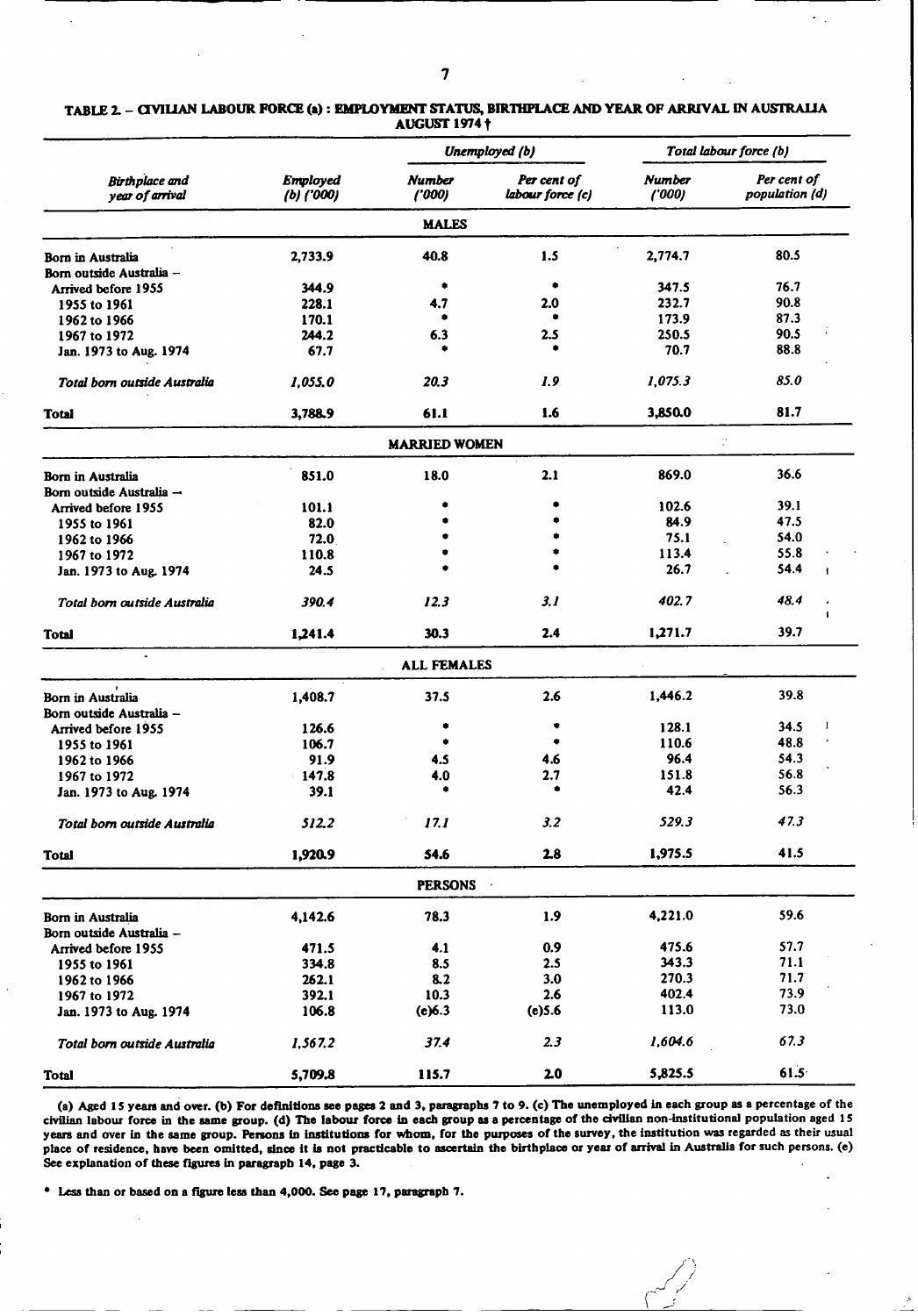**TABLE 3.** - **SEASONALLY ADJUSTED SERIES (a)**

|               | Persons in the labour force (b) ('000) |                               |                 |                        |                 |                        |          |                        |  |  |
|---------------|----------------------------------------|-------------------------------|-----------------|------------------------|-----------------|------------------------|----------|------------------------|--|--|
|               |                                        | <b>Males</b>                  |                 | Married women          |                 | All females            |          | Total                  |  |  |
| <b>Month</b>  | <b>Original</b>                        | <b>Seasonally</b><br>adjusted | <b>Original</b> | Seasonally<br>adjusted | <b>Original</b> | Seasonally<br>adjusted | Original | Seasonally<br>adjusted |  |  |
| $1973 -$      |                                        |                               |                 |                        |                 |                        |          |                        |  |  |
| May           | 3.813.8                                | 3,812.3                       | 1.180.3         | 1,189.0                | 1.887.3         | 1,900.2                | 5.701.1  | 5.710.4                |  |  |
| <b>August</b> | 3.822.1                                | 3.839.9                       | 1.194.5         | 1,199.6                | 1,905.9         | 1.923.2                | 5,728.0  | 5.764.0                |  |  |
| November †    | 3,853.6                                | 3,859.8                       | 1.231.5         | 1,211.3                | 1,968.5         | 1,949.6                | 5,822.1  | 5,810.0                |  |  |
| $1974 -$      |                                        |                               |                 |                        |                 |                        |          |                        |  |  |
| February (c)  | 3,893.0                                | 3,870.4                       | 1.249.4         | 1.255.5                | 1.997.5         | 1.984.7                | 5,890.5  | 5,855.9                |  |  |
| May           | 3,875.8                                | 3,874.3                       | 1.269.2         | 1.278.8                | 1,991.8         | 2,006.0                | 5.867.7  | 5,877.8                |  |  |
| August †      | 3.850.0                                | 3,868.1                       | 1,271.7         | 1,276.9                | 1,975.5         | 1,993.2                | 5,825.5  | 5,862.1                |  |  |

|              |              |                               | Participation rate (per cent) |                               | Unemployed persons (b) ('000)  |                               |          |                        |          |                          |
|--------------|--------------|-------------------------------|-------------------------------|-------------------------------|--------------------------------|-------------------------------|----------|------------------------|----------|--------------------------|
| <b>Month</b> | <b>Males</b> |                               | <b>Females</b>                |                               | <b>Females</b><br><b>Males</b> |                               |          | Total                  |          |                          |
|              | Original (d) | <b>Seasonally</b><br>adjusted | Original (d)                  | <b>Seasonally</b><br>adjusted | <b>Original</b>                | <b>Seasonally</b><br>adjusted | Original | Seasonally<br>adjusted | Original | Seasonally<br>adjusted · |
| $1973 -$     |              |                               |                               |                               |                                |                               |          |                        |          |                          |
| May          | 82.0         | 82.0                          | 39.9                          | 40.2                          | 50.7                           | 53.1                          | 49.5     | 52.5                   | 100.2    | 104.3                    |
| August       | 82.0         | 82.2                          | 40.3                          | 40.5                          | 41.0                           | 49.0                          | 40.6     | 49.1                   | 81.6     | 99.4                     |
| November t   | 82.1         | 82.2                          | 41.3                          | 40.9                          | 54.3                           | 50.6                          | 51.3     | 50.9                   | 105.6    | 101.8                    |
| $1974 -$     |              |                               |                               |                               |                                |                               |          |                        |          |                          |
| February (c) | 82.4         | 82.1                          | 41.6                          | 41.4                          | 56.7                           | 50.4                          | 63.7     | 51.1                   | 120.4    | 101.3                    |
| May          | 81.8         | 81.8                          | 41.4                          | 41.7                          | 45.3                           | 47.1                          | 50.0     | 54.7                   | 95.3     | 101.2                    |
| August †     | 80.7         | 81.0                          | 40.9                          | 41.1                          | 61.1                           | 72.1                          | 54.6     | 66.5                   | 115.7    | 140.6                    |

(a) The method of seasonally adjusting the unemployed persons series has been changed. See page **4,** paragraph **24.** For details of methods used in seasonally adjusting all other series see Seasonally Adjusted Indicators, 1974 (Reference No. 1.10). (b) Civilians aged 15 years and over<br>For definitions see pages 2 and 3, paragraphs 7 to 9. (c) See page 4, paragr

| TABLE 4. – CIVILIAN LABOUR FORCE (a), BY AGE, AUGUST 1974 † |  |  |
|-------------------------------------------------------------|--|--|
|                                                             |  |  |

|                         |              | <b>Number</b> ('000)    |                |                |              | Per cent of population (b) |                |         |  |
|-------------------------|--------------|-------------------------|----------------|----------------|--------------|----------------------------|----------------|---------|--|
| Age<br>group<br>(years) | <b>Males</b> | <b>Married</b><br>women | All<br>females | <b>Persons</b> | <b>Males</b> | <b>Married</b><br>women    | All<br>females | Persons |  |
| $15-19$                 | 338.0        | 23.6                    | 306.3          | 644.3          | 56.1         | 45.2                       | 52.7           | 54.4    |  |
| $20 - 24$               | 508.1        | 187.3                   | 348.2          | 856.3          | 89.3         | 53.2                       | 62.9           | 76.3    |  |
| $25 - 34$               | 972.0        | 362.5                   | 443.5          | 1.415.5        | 97.0         | 42.3                       | 46.3           | 72.3    |  |
| 35-44                   | 757.5        | 335.0                   | 382.4          | 1,139.9        | 97.2         | 50.0                       | 51.9           | 75.2    |  |
| 45-54                   | 717.4        | 265.9                   | 329.1          | 1.046.5        | 94.3         | 42.4                       | 44.8           | 70.0    |  |
| 55-59                   | 272.4        | 64.7                    | 97.3           | 369.7          | 88.0         | 26.6                       | 30.5           | 58.8    |  |
| 60-64                   | 194.1        | 24.1                    | 43.6           | 237.7          | 73.I         | 13.3                       | 15.5           | 43.5    |  |
| 65 and over             | 90.4         | 8.6                     | 25.2           | 115.6          | 18.8         | 3.7                        | 3.8            | 10.1    |  |
| <b>Total</b>            | 3,850.0      | 1.271.7                 | 1,975.5        | 5,825.5        | 80.7         | 39.6                       | 40.9           | 60.7    |  |

(a) Civilians aged 15 years and over. For definitions see pages 2 and 3, paragraphs 7 to 9. (b) The labour force in each group as a percentage<br>of the civilian population in the same group (labour force participation rate).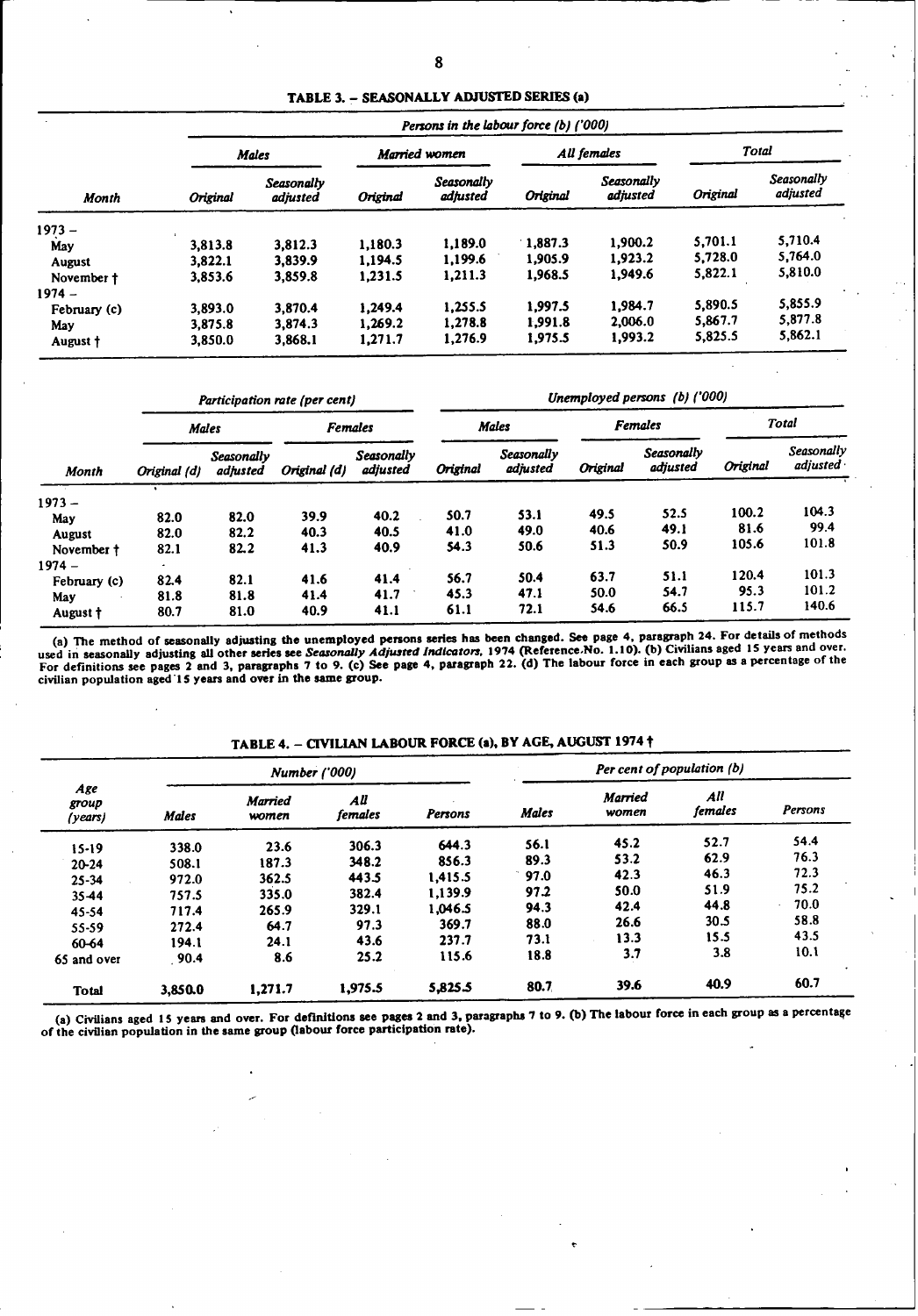#### TABLE 5. - LABOUR FORCE PARTICIPATION RATES (a), BY AGE AND **BIRTHPLACE,** AUGUST 1974 t **(Per cent)**

|                      |       | <b>Born in Australia</b> |         | <b>Born outside Australia</b> |                |         |  |
|----------------------|-------|--------------------------|---------|-------------------------------|----------------|---------|--|
| Age group<br>(years) | Males | <b>Females</b>           | Persons | Males                         | <b>Females</b> | Persons |  |
| $15-19$              | 57.1  | 52.1                     | 54.7    | 54.3                          | 58.2           | 56.2    |  |
| $20 - 24$            | 90.4  | 63.1                     | 77.0    | 89.5                          | 63.1           | 75.9    |  |
| $25 - 34$            | 97.8  | 43.0                     | 70.4    | 97.6                          | 54.8           | 77.7    |  |
| 35-44                | 97.3  | 49.0                     | 72.9    | 98.4                          | 59.4           | 81.0    |  |
| $45 - 54$            | 94.2  | 42.6                     | 67.6    | 96.0                          | 52.5           | 77.4    |  |
| 55-59                | 88.6  | 29.1                     | 57.8    | 90.5                          | 37.8           | 65.6    |  |
| 60-64                | 71.9  | 14.8                     | 42.0    | 80.2                          | 19.0           | 50.7    |  |
| 65 and over          | 20.4  | 3.9                      | 10.7    | 18.4                          | 5.0            | 11.3    |  |
| <b>Total</b>         | 80.5  | 39.8                     | 59.6    | 85.0                          | 47.3           | 67.3    |  |

**(a) The labour force in each group as a percentage of the civilian non-institutional population aged 15 years and over in the same group. Persons in institutions for whom, for the purposes of the survey, the institution was regarded** as **their usual place of residence, have been omitted, since it is not practicable to ascertain the birthplace of such persons.**

|                       | Males   | <b>Married</b><br>women | Other<br>females (c)   | All<br>females | Persons |
|-----------------------|---------|-------------------------|------------------------|----------------|---------|
|                       |         |                         | NUMBER EMPLOYED ('000) |                |         |
| Hours worked -        |         |                         |                        |                |         |
| 0(d)                  | 222.5   | 85.1                    | 38.3<br>٠              | 123.5          | 346.0   |
| $1 - 15$              | 78.8    | 170.6                   | 58.5                   | 229.1          | 307.8   |
| $16 - 29$             | 125.7   | 211.7                   | 38.0                   | 249.7          | 375.4   |
| $30 - 34$             | 126.3   | 89.4                    | 29.8                   | 119.1          | 245.4   |
| 35-39                 | 390.0   | 180.9                   | 151.6                  | 332.5          | 722.5   |
| 40                    | 1,507.7 | 375.1                   | 282.5                  | 657.6          | 2,165.3 |
| 41-44                 | 206.6   | 33.1                    | 29.2                   | 62.3           | 268.9   |
| 45-48                 | 348.9   | 32.8                    | 22.8                   | 55.6           | 404.5   |
| 49 and over           | 782.5   | 62.6                    | 28.8                   | 91.4<br>i.     | 873.9   |
| Total                 | 3,788.9 | 1,241.4                 | 679.5                  | 1,920.9        | 5,709.8 |
| Full-time workers (e) | 3,656.3 | 784.2                   | 576.0                  | 1,360.2        | 5,016.6 |
| Part-time workers (e) | 132.6   | 457.2                   | 103.4                  | 560.7          | 693.2   |

# TABLE 6. - EMPLOYED PERSONS **(a), BY HOURS WORKED** (b), AUGUST 1974 t

(a) Civilians aged 15 years and over. For definition see page 2, paragraph 8. (b) Actual hours worked during survey week, not hours paid for.<br>The figures may be affected by public holidays, leave, absenteeism; temporary ab The ngues has be acceled by process of the members of the beakdown, etc. (c) Never married, widowed and divorced. (d) Excludes persons laid disputes; and work stoppages due to bad weather, plant breakdown, etc. (c) Never m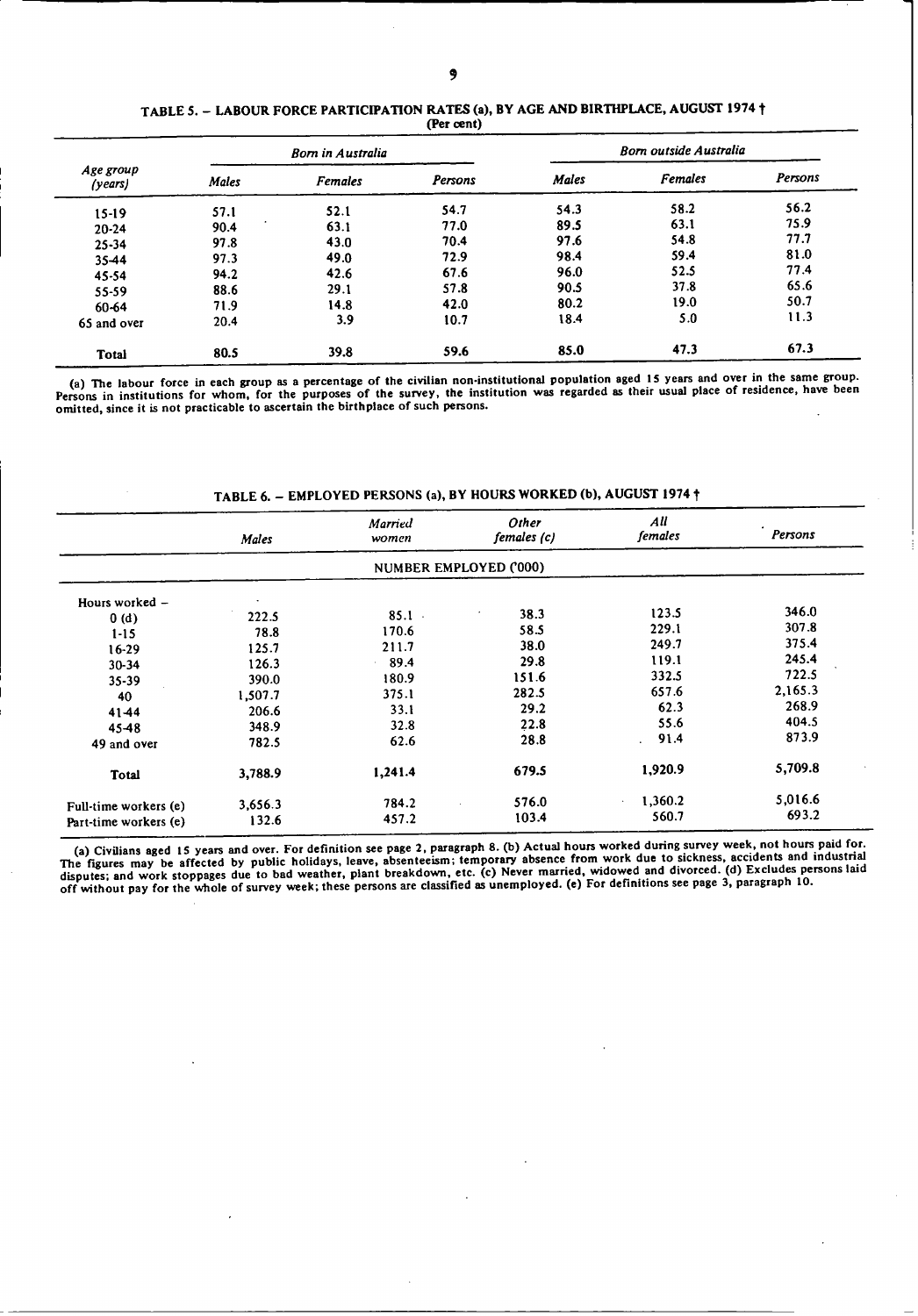|                                          | <b>Males</b> | Married<br>women | Other<br>females (c) | All<br>females | Persons |
|------------------------------------------|--------------|------------------|----------------------|----------------|---------|
| Industry division (d)                    |              |                  |                      |                |         |
| Agriculture                              | 51.2         | 29.0             | 33.9                 | 29.8           | 47.6    |
| Manufacturing                            | 39.8         | 33.9             | 36.8                 | 34.6           | 38.4    |
| Construction                             | 39.7         | 23.4             | 36.8                 | 25.9           | 38.9    |
| Wholesale and retail trade               | 42.1         | 31.6             | 32.7                 | 32.0           | 37.9    |
| Transport and storage                    | 40.0         | 25.4             | 35.9                 | 29.4           | 38.5    |
| Finance, insurance, real estate          |              |                  |                      |                |         |
| and business services                    | 40.0         | 29.3             | 35.3                 | 32.4           | 36.6    |
| Community services $(e)(f)$              | 37.4         | 27.4             | 33.6                 | 29.7           | 32.6    |
| Entertainment, recreation,               |              |                  |                      |                |         |
| restaurants, hotels and                  |              |                  |                      |                |         |
| personal services                        | 41.1         | 27.3             | 30.6                 | 28.4           | 33.5    |
| Other industries                         | 36.7         | 30.3             | 34.6                 | 32.3           | 35.8    |
| Occupation group $-$                     |              |                  |                      |                |         |
| Professional and technical $(f)$         | 38.6         | 27.4             | 34.2                 | 30.4           | 35.2    |
| Administrative, executive                |              |                  |                      |                |         |
| and managerial                           | 46.7         | 38.0             | 42.5                 | 39.2           | 45.9    |
| Clerical                                 | 36.8         | 29.3             | 35.1                 | 31.7           | 33.4    |
| <b>Sales</b>                             | 40.7         | 32.0             | 30.8                 | 31.6           | 36.0    |
| Farmers, fishermen, timber-getters, etc. | 48.9         | 29.9             | 32.5                 | 30.3           | 46.4    |
| Transport and communication              | 41.1         | 30.4             | 36.4                 | 32.2           | 39.9    |
| Tradesmen, production-process            |              |                  |                      |                |         |
| workers and labourers, $n.e.c.$ (g)      | 39.1         | 34.2             | 36.5                 | 34.7           | 38.5    |
| Service, sport and recreation            | 38.4         | 26.9             | 30.4                 | 28.0           | 31.8    |
| Wage and salary earners                  | 39.0         | 29.6             | 34.0                 | 31.3           | 36.3    |
| Other (h)                                | 49.0         | 33.1             | 31.8                 | 32.9           | 45.2    |
| Full-time workers (i)                    | 41.6         | 37.8             | 37.5                 | 37.7           | 40.5    |
| Part-time workers (i)                    | 15.8         | 16.7             | 14.1                 | 16.2           | 16.1    |
| Total employed                           | 40.7         | 30.1             | 33.9                 | 31.4           | 37.6    |

**TABLE 7.** - **AVERAGE HOURS WORKED (a) BY EMPLOYED PERSONS (b), AUGUST 1974** t

(a) Persons with jobs who did not work during survey week have been included in the calculation of average hours worked. When recording hours worked, fractions of a hour are disregarded. This procedure results in a slight years and over. For definition see page 2, paragraph 8. (c) Never married, widowed and divorced. (d) Classified according to ASIC. See page 3, paragraphs 12 and 13. (e) Comprises health, education, libraries, etc.; welfare May and August **each year estimates are low as average hours worked by school teachers** are **affected by school holidays. (g) Includes** miners, **quarrymen and related workers. (h) Employers,** self-employed **and unpaid family** helpers. **(i) For definitions see page** 3, **paragraph 10.**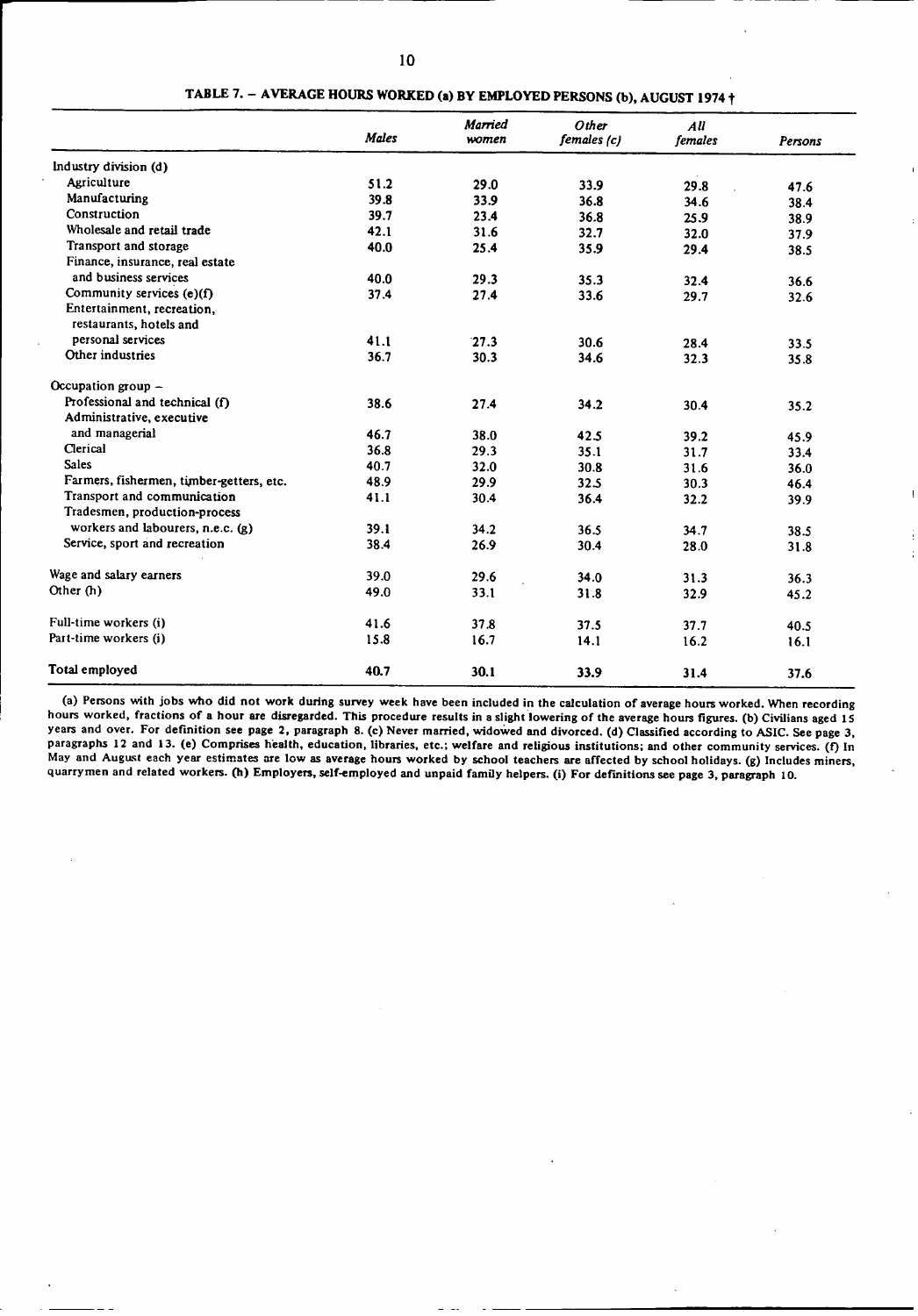| Reason for working less than 35 hours | <b>Males</b> | <b>Married</b><br>women              | Other<br>females (c) | All<br>females | Persons |
|---------------------------------------|--------------|--------------------------------------|----------------------|----------------|---------|
|                                       |              | <b>USUALLY WORK 35 HOURS OR MORE</b> |                      |                |         |
| Leave or holiday                      | 223.5        | 60.1                                 | 40.4                 | 100.4          | 324.0   |
| Own illness or injury                 | 117.6        | 29.3                                 | 16.9                 | 46.1           | 163.8   |
| Bad weather, breakdown, etc.          | 23.2         |                                      |                      |                | 24.1    |
| Began or lost job in survey week      | 10.3         |                                      |                      |                | 14.2    |
| On short time                         | 6.0          |                                      |                      |                | 8.3     |
| Other reasons (d)                     | 40.0         | 5.4                                  |                      | 7.1            | 47.0    |
| <b>Total</b>                          | 420.7        | 99.6                                 | 61.1                 | 160.7          | 581.4   |
|                                       |              | USUALLY WORK LESS THAN 35 HOURS      |                      |                |         |
| Preferred part-time work              | 119.4        | 425.4                                | 96.6                 | 521.9          | 641.3   |
| Lack of work                          | 8.3          | 13.9                                 | 4.6                  | 18.5           | 26.8    |
| Other reasons                         | 4.8          | 18.0                                 |                      | 20.2           | 25.1    |
| <b>Total</b>                          | 132.6        | 457.2                                | 103.4                | 560.7          | 693.2   |

#### TABLE 8. - EMPLOYED PERSONS (a) WHO WORKED **LESS** THAN 35 HOURS (b), BY REASON, AUGUST 1974 **t** (000)

(a) Civilians aged 15 years and over. For definition see page 2, paragraph 8. **(b)** See note (b) to Table 6. (c) Never married, widowed and divorced. (d) Comprises direct or indirect involvement in industrial disputes, including disputes not at place of employment.

**"** Less than 4,000. See page 17, paragraph 7.

TABLE 9. - EMPLOYED MARRIED WOMEN (a), BY INDUSTRY (b) AND HOURS WORKED (c), AUGUST 1974 **t** ('000)

|                                         |          | Part-time workers (d) |      |       |                                 |         |
|-----------------------------------------|----------|-----------------------|------|-------|---------------------------------|---------|
|                                         |          | Hours worked (c)      |      |       |                                 |         |
| Industry division (b)                   | Under 16 | $30-34$<br>$16 - 29$  |      | Total | <b>Full-time</b><br>workers (d) | Total   |
| Agriculture                             | 11.1     | 13.9                  | ٠    | 28.5  | 22.3                            | 50.8    |
| Manufacturing                           | 14.1     | 24.5                  | 12.5 | 51.1  | 215.7                           | 266.8   |
| Wholesale and retail trade              | 49.9     | 54.0                  | 13.5 | 117.4 | 187.6                           | 305.0   |
| Community services (e)                  | 46.2     | 46.4                  | 18.9 | 111.5 | 167.5                           | 279.0   |
| Entertainment, recreation, restaurants, |          |                       |      |       |                                 |         |
| hotels and personal services            | 41.6     | 26.2                  | 6.8  | 74.6  | 61.7                            | 136.3   |
| Other industries                        | 36.3     | 28.9                  | 8.9  | 74.2  | 129.5                           | 203.7   |
| <b>Total</b><br>$\blacksquare$          | 199.2    | 193.9                 | 64.1 | 457.2 | 784.2                           | 1,241.4 |

(a) Civilians aged 15 years and over. For definition see page 2, paragraph 8. (b) See page 3, paragraphs 12 and 13 regarding the basis of industry coding. (c) See note (b) to Table 6. (d) For definitions see page 3, paragraph **10.** (e) Comprises health, education, libraries, etc.; welfare and religious institutions; and other community services.

**"** Less than 4,000. See page 17, paragraph 7.

| TABLE 10. - UNEMPLOYED PERSONS (a), BY AGE, AUGUST 1974 † |  |  |
|-----------------------------------------------------------|--|--|
|                                                           |  |  |

| Age group (years) |              |                  | Number unemployed ('000) |         | Per cent of labour force (b) |                  |                |         |  |
|-------------------|--------------|------------------|--------------------------|---------|------------------------------|------------------|----------------|---------|--|
|                   | <b>Males</b> | Married<br>women | All<br>females           | Persons | Males                        | Married<br>women | All<br>females | Persons |  |
| $15-19$           | 15.2         | ۰                | 18.3                     | 33.4    | 4.5                          | ۰                | 6.0            | 5.2     |  |
| 20 and over $-$   |              |                  |                          |         |                              |                  |                |         |  |
| $20 - 24$         | 14.1         | $5.6^{\circ}$    | 10.3                     | 24.4    | 2.8                          | 3.0              | 3.0            | 2.9     |  |
| $25 - 34$         | 11.7         | 9.5              | 10.9                     | 22.6    | 1.2                          | 2.6              | 2.5            | 1.6     |  |
| $35 - 44$         | 8.8          | 8.5              | 9.2                      | 18.0    | 1.2                          | 2.5              | 2.4            | 1.6     |  |
| 45-54             | 7.4          | 4.4              | 4.6                      | 12.0    | 1.0                          | 1.7              | 1.4            | 1.1     |  |
| 55 and over       | $\bullet$    | $\bullet$        | ٠                        | 5.3     | ۰                            | ۰                | $\bullet$      | 0.7     |  |
| Total 20 and over | 45.9         | 29.1             | 36.4                     | 82.3    | 1.3                          | 2.3              | 2.2            | 1.6     |  |
| Total             | 61.1         | 30.3             | 54.6                     | 115.7   | 1.6                          | 2.4              | 2.8            | 2.0     |  |

**(a)** Civilians aged IS years and over. For definition see page 3, paragraph 9. (b) The unemployed in each group as a percentage of the civilian labour force in the same group.

\* Less than or based on a **figure less** than 4,000. See page 17, paragraph 7.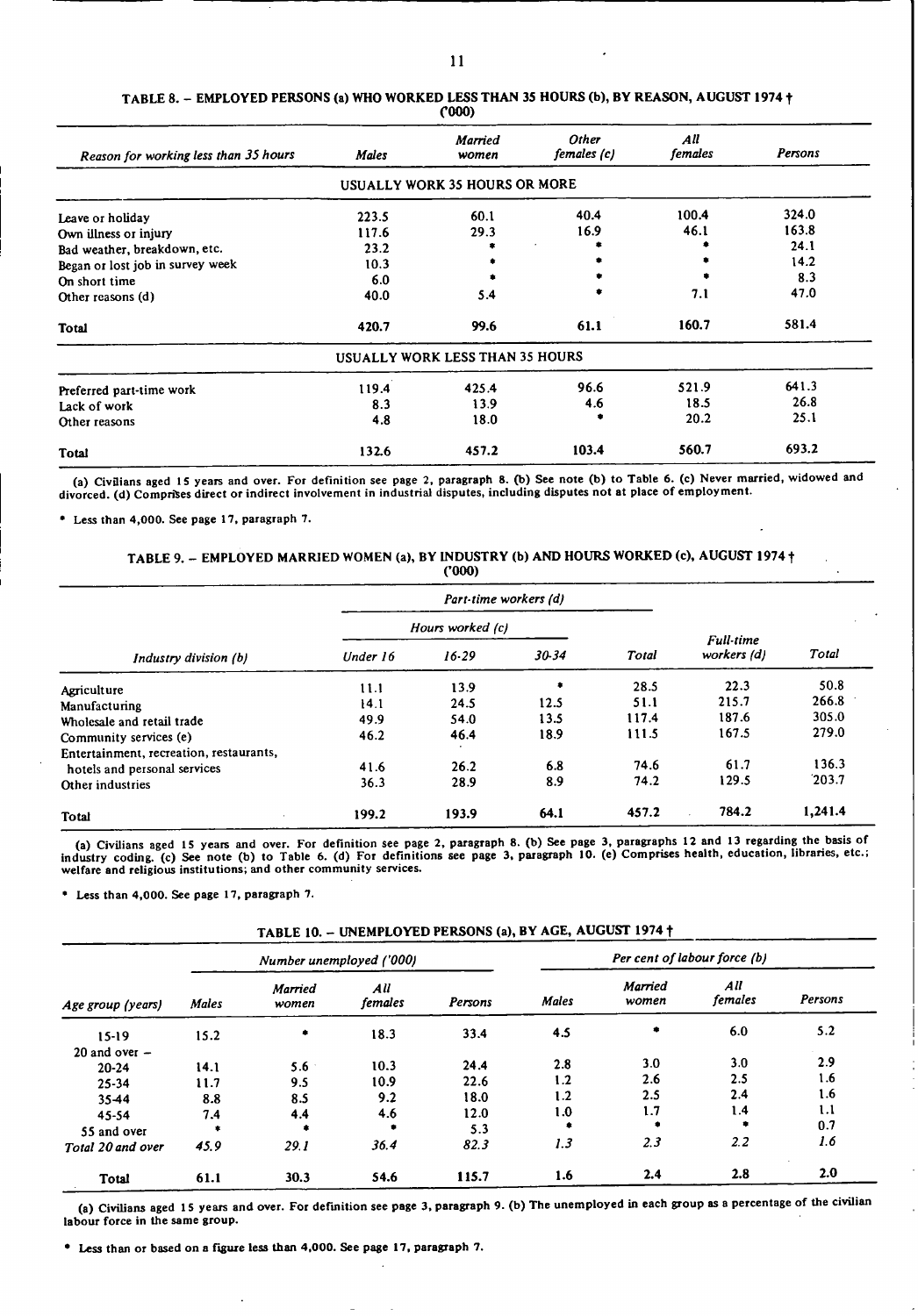|                      |       | Number unemployed ('000) |                               |              | Per cent of labour force (b) |         |  |
|----------------------|-------|--------------------------|-------------------------------|--------------|------------------------------|---------|--|
| Age group<br>(years) | Males | <b>Females</b>           | Persons                       | <b>Males</b> | <b>Females</b>               | Persons |  |
|                      |       |                          | <b>BORN IN AUSTRALIA</b>      |              |                              |         |  |
| $15-19$              | 11.7  | 15.5                     | 27.3                          | 4.0          | 5.9                          | 4.9     |  |
| $20$ and over $-$    |       |                          |                               |              |                              |         |  |
| $20 - 24$            | 10.7  | 8.7                      | 19.4                          | 2.6          | 3.1                          | 2.8     |  |
| 25-34                | 6.9   | 5.7                      | 12.6                          | 1.0          | 2.0                          | 1.3     |  |
| 35 and over          | 11.5  | 7.6                      | 19.1                          | 0.8          | 1.2                          | 0.9     |  |
| Total 20 and over    | 29.1  | 22.0                     | 51.1                          | 1.2          | 1.9                          | 1.4     |  |
| <b>Total</b>         | 40.8  | 37.5                     | 78.3                          | 1.5          | 2.6                          | 1.9     |  |
|                      |       |                          | <b>BORN OUTSIDE AUSTRALIA</b> |              |                              |         |  |
| $15-19$              | ۰     | ۰                        | 6.2                           |              |                              | 7.0     |  |
| 20 and over $-$      |       |                          |                               |              |                              |         |  |
| $20 - 24$            | ٠     | ٠                        | 5.1                           | ۰            |                              | 3.0     |  |
| 25-34                | 4.8   | 5.2                      | 10.0                          | 1.6          | 3.4                          | 2.2     |  |
| 35 and over          | 8.6   | 7.6                      | 16.2                          | $-1.4$       | 2.9                          | 1.8     |  |
| Total 20 and over    | 16.8  | 14.4                     | 31.2                          | 1.6          | 3.0                          | 2.1     |  |
| <b>Total</b>         | 20.3  | 17.1                     | 37.4                          | 1.9          | 3.2                          | 2.3     |  |

TABLE **11.** - UNEMPLOYED PERSONS (a), BY AGE AND BIRTHPLACE, AUGUST 1974 t

(a) Civilians aged **15** years and over. For definition see page 3, paragraph 9. (b) The unemployed in each group as a percentage of the civilian labour force in the same group.

**"** Less than or based on a figure less than 4,000. See page 17, paragraph 7.

| TABLE 12. – UNEMPLOYMENT RATES (a), STATE CAPITAL CITIES AND OTHER AREAS |            |  |  |
|--------------------------------------------------------------------------|------------|--|--|
|                                                                          | (Per cent) |  |  |

| Month      | State capital cities (b) |         |         | Other areas  |         |         |  |
|------------|--------------------------|---------|---------|--------------|---------|---------|--|
|            | Males                    | Females | Persons | <b>Males</b> | Females | Persons |  |
| $1973 -$   |                          |         |         |              |         |         |  |
| May        | l.2                      | 2.1     | 1.6     | 1.5          | 3.6     | 2.1     |  |
| August     | 1.0                      | 1.8     | 1.3     | 1.2          | 2.8     | 1.7     |  |
| November † | 1.4                      | 2.2     | 1.7     | 1.4          | 3.5     | 2.0     |  |
| $1974 -$   |                          |         |         |              |         |         |  |
| February   | 1.3                      | 2.6     | 1.8     | 1.6          | 4.4     | 2.5     |  |
| May        | 1.0                      | 1.9     | 1.3     | 1.5          | 3.9     | 2.2     |  |
| August +   | 1.6 <sup>°</sup>         | 2.7     | 2.0     | 1.6          | 2.8     | 1.9     |  |

(a) The unemployed in each group as a percentage of the civilian labour force in the same group. (b) The figures relate to persons residing within the boundaries of the relevant Statistical Divisions. Explanatory notes on boundaries of the capital city Statistical Divisions were published in *Census of Population and Housing, 30 June 197)* - *Field Count Statement Nos 3 to 8.*

#### **TABLE 13.** - UNEMPLOYED PERSONS (a) LOOKING FOR FULL-TIME WORK **AND** LOOKING FOR PART-TIME WORK, AUGUST 1974 +

|                                    | <b>Males</b> | Married<br>women | <b>Other</b><br>females (b) | All<br>females | Persons |
|------------------------------------|--------------|------------------|-----------------------------|----------------|---------|
| Looking for full-time work $(c)$ – |              |                  |                             |                |         |
| Number ('000)                      | 56.6         | 16.4             | 21.2                        | 37.6           | 94.2    |
| Unemployment rate (d) (per cent)   | 1.5          | 2.0              | 3.6                         | 2.7            | 1.8     |
| Looking for part-time work $(e)$ – |              |                  |                             |                |         |
| Number ('000)                      | 4.5          | 13.9             |                             | 17.0           | 21.5    |
| Unemployment rate (d) (per cent)   | 3.3          | 3.0              |                             | 3.0            | 3.0     |

(a) Civilians aged 15 years and over. For definition see page 3, paragraph 9. (b) Never married, widowed and divorced. (c) includes persons laid off for the whole week from full-time jobs. (d) The unemployed in each group

 $\bullet$ 

0 Less than or based on a figure less than 4,000. See page 17, paragraph 7.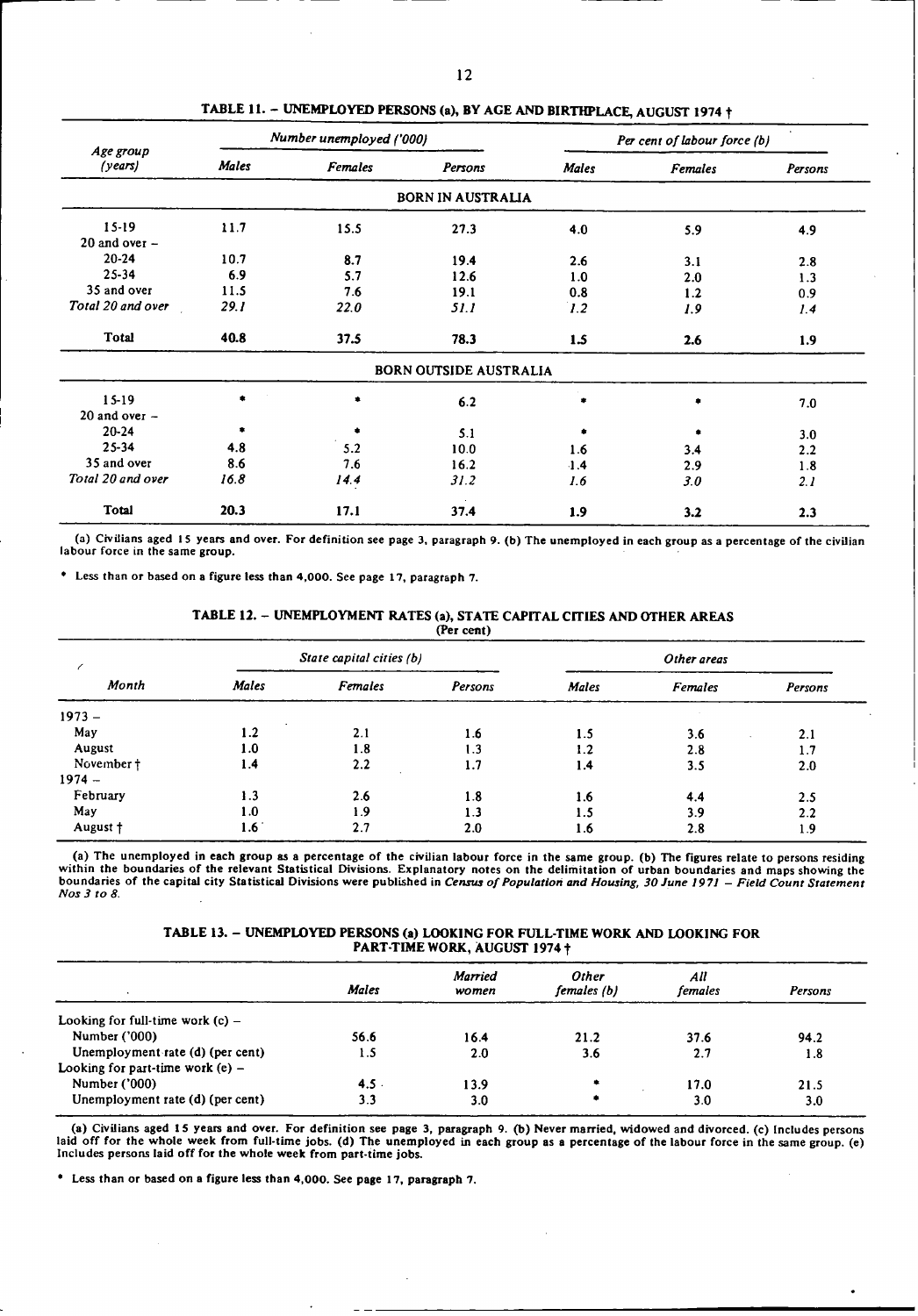|                             | <b>Males</b> | Married<br>women         | Other<br>females (c)                         | All<br><i>females</i> | Persons |
|-----------------------------|--------------|--------------------------|----------------------------------------------|-----------------------|---------|
|                             |              | NUMBER UNEMPLOYED ('000) |                                              |                       | ٠       |
| Duration of unemployment -  |              |                          |                                              |                       |         |
| Under 2 weeks               | 13.3         | 7.3                      | ۰                                            | 11.3                  | 24.5    |
| 2 weeks and under 4 weeks   | 19.3         | 10.3                     | 8.2                                          | 18.4                  | 37.7    |
| 4 weeks and under 8 weeks   | 12.1         | 6.4                      | 4.6                                          | 11.0                  | 23.2    |
| 8 weeks and under 13 weeks  | 8.3          |                          |                                              | 7.2                   | 15.5    |
| 13 weeks and under 26 weeks | 8.1          |                          | 4.0                                          | 6.7                   | 9.5     |
| 26 weeks and over           |              |                          |                                              |                       | 5.3     |
| <b>Total</b>                | 61.1         | 30.3                     | 24.3                                         | 54.6                  | 115.7   |
|                             |              |                          | AVERAGE DURATION OF UNEMPLOYMENT (d) (Weeks) |                       |         |
| Persons -                   |              |                          |                                              |                       |         |
| Aged 15-19 years            | 8.2          |                          | 8.7                                          | 8.4                   | 8.3     |
| Aged 20 years and over      | 6.4          | 5.0                      | 7.8                                          | 5.6                   | 6.0     |
| All unemployed persons      | 6.9          | 5.0                      | 8.5                                          | 6.5                   | 6.7     |

#### TABLE 14. - UNEMPLOYED PERSONS (a), BY DURATION OF UNEMPLOYMENT (b), AUGUST 1974 **t**

a) Civilians aged 15 years and over. For definition see page 3, paragraph 9. (b) Period from the time the person began looking for work, or was laid off, to the end of survey week. (c) Never married, widowed and divorced. weeks; the averages shown are affected accordingly.

 $\ddot{\phantom{0}}$ 

**"** Less than, or based on **a** figure less than 4,000. See page 17, paragraph 7.

# TABLE 15. - UNEMPLOYED PERSONS (a), BY DURATION OF UNEMPLOYMENT (b), BY AGE, ETC., AUGUST 1974 t ('000)

|                                           |           | Age (years) |                |      | Looking for $-$          |                              |                       |       |
|-------------------------------------------|-----------|-------------|----------------|------|--------------------------|------------------------------|-----------------------|-------|
| Duration of unem-<br>ployment (b) (weeks) | $15 - 19$ | 20 and over | <b>Married</b> |      | <b>Not</b><br>married(c) | <b>Full-time</b><br>work (d) | Part-time<br>work (e) | Total |
|                                           |           |             | <b>MALES</b>   |      |                          |                              |                       |       |
| Under 2                                   | ۰         | 10.6        | 7.0            | 6.3  | 11.6                     | ۰                            | 13.3                  |       |
| 2 and under 4                             | 5.0       | 14.3        | 8.5            | 10.7 | 17.6                     |                              | 19.3                  |       |
| 4 and under 13                            | 5.2       | 15.2        | 8.7            | 11.7 | 19.6                     |                              | 20.4                  |       |
| 13 and over                               | ۰         | 5.9         | ۰              | 4.5  | 7.8                      | ٠                            | 8.1                   |       |
| <b>Total</b>                              | 15.2      | 45.9        | 27.8           | 33.3 | 56.6                     | 4.5                          | 61.1                  |       |
|                                           |           |             | <b>FEMALES</b> |      |                          |                              |                       |       |
| Under 2                                   | ٠         | 8.1         | 7.3            | ۰    | 7.3                      | 4.0                          | 11.3                  |       |
| 2 and under 4                             | 5.1       | 13.3        | 10.3           | 8.2  | 12.0                     | 6.5                          | 18.4                  |       |
| 4 and under 13                            | 6.9       | 11.4        | 10.0           | 8.3  | 13.1                     | 5.1                          | 18.3                  |       |
| 13 and over                               | ۰         | ٠           | ٠              | 4.0  | 5.2                      | ٠                            | 6.7                   |       |
| <b>Total</b>                              | 18.3      | 36.4        | 30.3           | 24.3 | 37.6                     | 17.0                         | 54.6                  |       |
|                                           |           |             | <b>PERSONS</b> |      |                          |                              |                       |       |
| Under 2                                   | 5.8       | 18.7        | 14.3           | 10.3 | 18.9                     | 5.6                          | 24.5                  |       |
| 2 and under 4                             | 10.1      | 27.6        | 18.8           | 18.9 | 29.6                     | 8.1                          | 37.7                  |       |
| 4 and under 13                            | 12.1      | 26.6        | 18.7           | 19.9 | 32.7                     | 6.0                          | 38.7                  |       |
| 13 and over                               | 5.4       | 9.5         | 6.3            | 8.5  | 13.0                     | ٠                            | 14.8                  |       |
| <b>Total</b>                              | 33.4      | 82.3        | 58.1           | 57.6 | 94.2                     | 21.5                         | 115.7                 |       |

(a) Civilians aged 15 years and over. For definition see page 3, paragraph 9. (b) Period from the time the person began looking for work, or<br>was laid off, to the end of survey week. (c) Never married, widowed and divorced.

**a** Less than 4,000. See page 17, paragraph 7.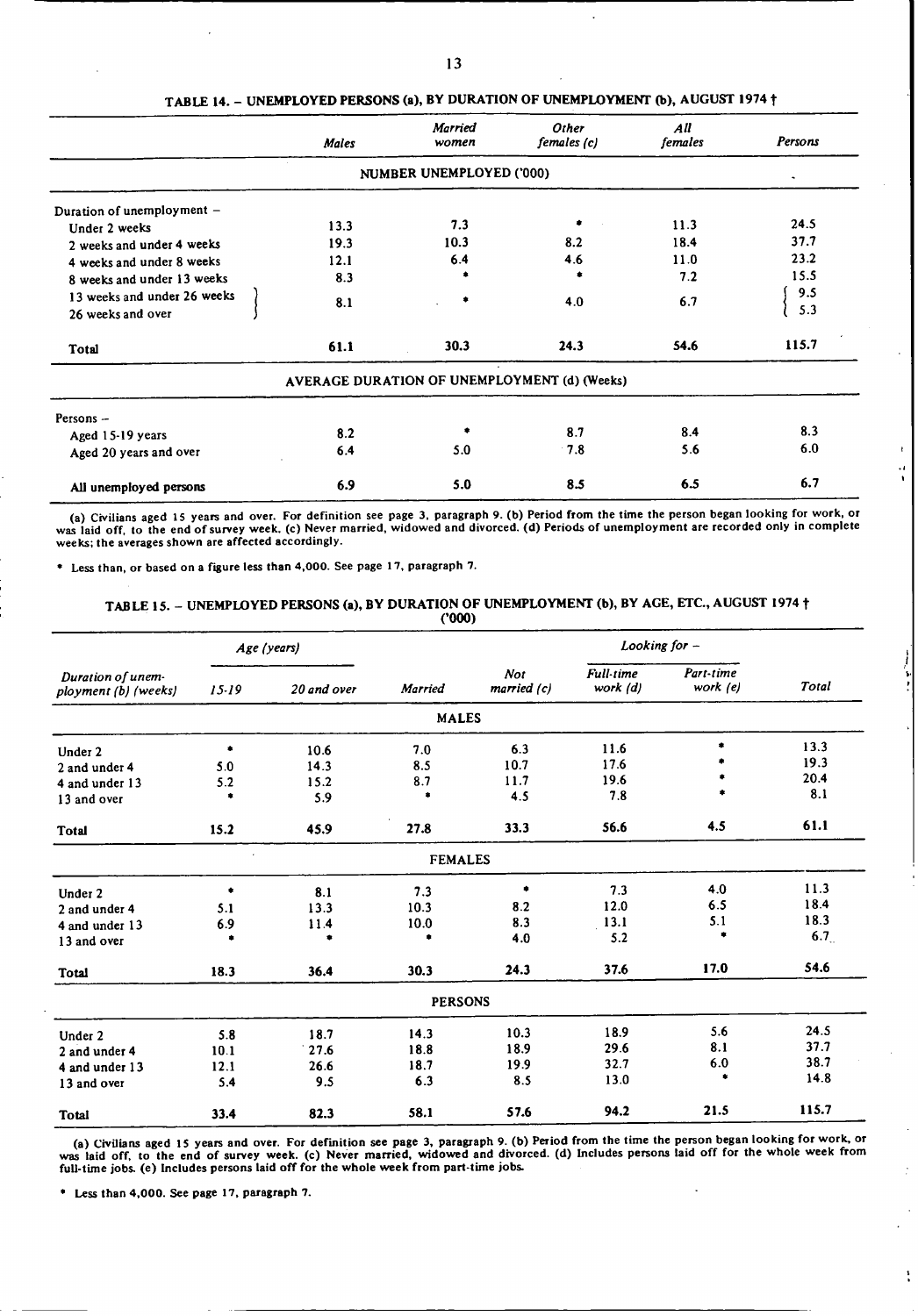| Industry division (b)                   | Unemployment<br>rate | Occupation group (c)                     | <b>Unemployment</b><br>rate |
|-----------------------------------------|----------------------|------------------------------------------|-----------------------------|
| Agriculture                             | 1.7                  | Professional and technical               | 1.0                         |
| Manufacturing                           | 2.3                  | Clerical                                 | 1.3                         |
| Construction                            | $2.5\,$              | <b>Sales</b>                             | 1.9                         |
| Wholesale and retail trade              | 1.8                  | Farmers, fishermen, timber-getters, etc. |                             |
| Transport and storage                   | 1.3                  | Transport and communication              |                             |
| Finance, insurance, real estate and     |                      | Tradesmen, production-process workers    | 1.9                         |
| business services                       | 1.5                  | and labourers, n.e.c. (e)                | 2.3                         |
| Community services (d)                  | 1.1                  | Service, sport and recreation            |                             |
| Entertainment, recreation, restaurants, |                      | Other occupations                        | 2.8                         |
| hotels and personal services            | 2.8                  |                                          |                             |
| Other industries                        | 1.0                  |                                          |                             |
| <b>Total</b>                            | 2.0                  | <b>Total</b>                             | 2.0                         |

#### **TABLE 16.** - UNEMPLOYMENT RATES **(a),** BY INDUSTRY AND OCCUPATION, AUGUST 1974 t **(Per cent)**

(a) The unemployed in each group as a percentage of the civilian labour force in same group. (b) Classified according to ASIC. See page 3, paragraphs 12 and 13. Based on industry of last job. (c) Based on occupation of las

**"** Based on a figure less than 4,000. See page 17, paragraph 7.

# TABLE 17. - UNEMPLOYED PERSONS (a) : INDUSTRY, OCCUPATION AND DURATION OF UNEMPLOYMENT (b)<br>AUGUST 1974 <del>t</del>

| (000) |  |
|-------|--|
|-------|--|

| Industry division (c)                   | <b>Number</b><br>unemployed | Occupation group (d)                     | <b>Number</b><br>unemployed |
|-----------------------------------------|-----------------------------|------------------------------------------|-----------------------------|
| Agriculture                             | 6.3                         | Professional and technical               | 7.1                         |
| Manufacturing                           | 31.0                        | Clerical                                 | 12.9                        |
| Under 2 weeks                           | 6.9                         | Under 4 weeks                            | 8.2                         |
| 2 and under 4 weeks                     | 10.9                        | <b>Sales</b>                             | 9.2                         |
| 4 and under 8 weeks                     | 6.3                         | Under 4 weeks                            | 4.3                         |
| Construction                            | 12.8                        | Farmers, fishermen, timber-getters, etc. | 7.3                         |
| Under 4 weeks                           | 7.3                         | Transport and communication              | 6.3                         |
| Wholesale and retail trade              | 21.1                        | Tradesmen, production-process workers    |                             |
| Under 2 weeks                           | 4.5                         | and labourers, n.e.c. $(f)$              | 46.2                        |
| 2 and under 4 weeks                     | 6.7                         | Under 2 weeks                            | 10.7                        |
| 4 and under 8 weeks                     | 4.9                         | 2 and under 4 weeks                      | 16.0                        |
| Transport and storage                   | 4.0                         | 4 and under 8 weeks                      | 10.9                        |
| Finance, insurance, real estate and     |                             | Service, sport and recreation            | 14.4                        |
| business services                       | 6.5                         | Under 4 weeks                            | 7.7                         |
| Community services (e)                  | 7.8                         | Other occupations                        |                             |
| Under 4 weeks                           | 4.8                         | Looking for first job                    | 10.5                        |
| Entertainment, recreation, restaurants, |                             | Under 4 weeks                            | 4.8                         |
| hotels and personal services            | 9.9                         |                                          |                             |
| Under 4 weeks                           | 5.0                         |                                          |                             |
| Other industries                        | 6.0                         |                                          |                             |
| Looking for first job                   | 10.5                        |                                          |                             |
| Under 4 weeks                           | 4.8                         |                                          |                             |
| Total                                   | 115.7                       | <b>Total</b>                             | 115.7                       |

(a) Civilians aged 15 years and over. For definition see page 3, paragraph 9. (b) Duration of unemployment is not available for all industry or occupational groups because of high standard errors on the estimates. (c) See

**"** Less than 4,000. See page 17, paragraph 7.

 $\mathbf{a}$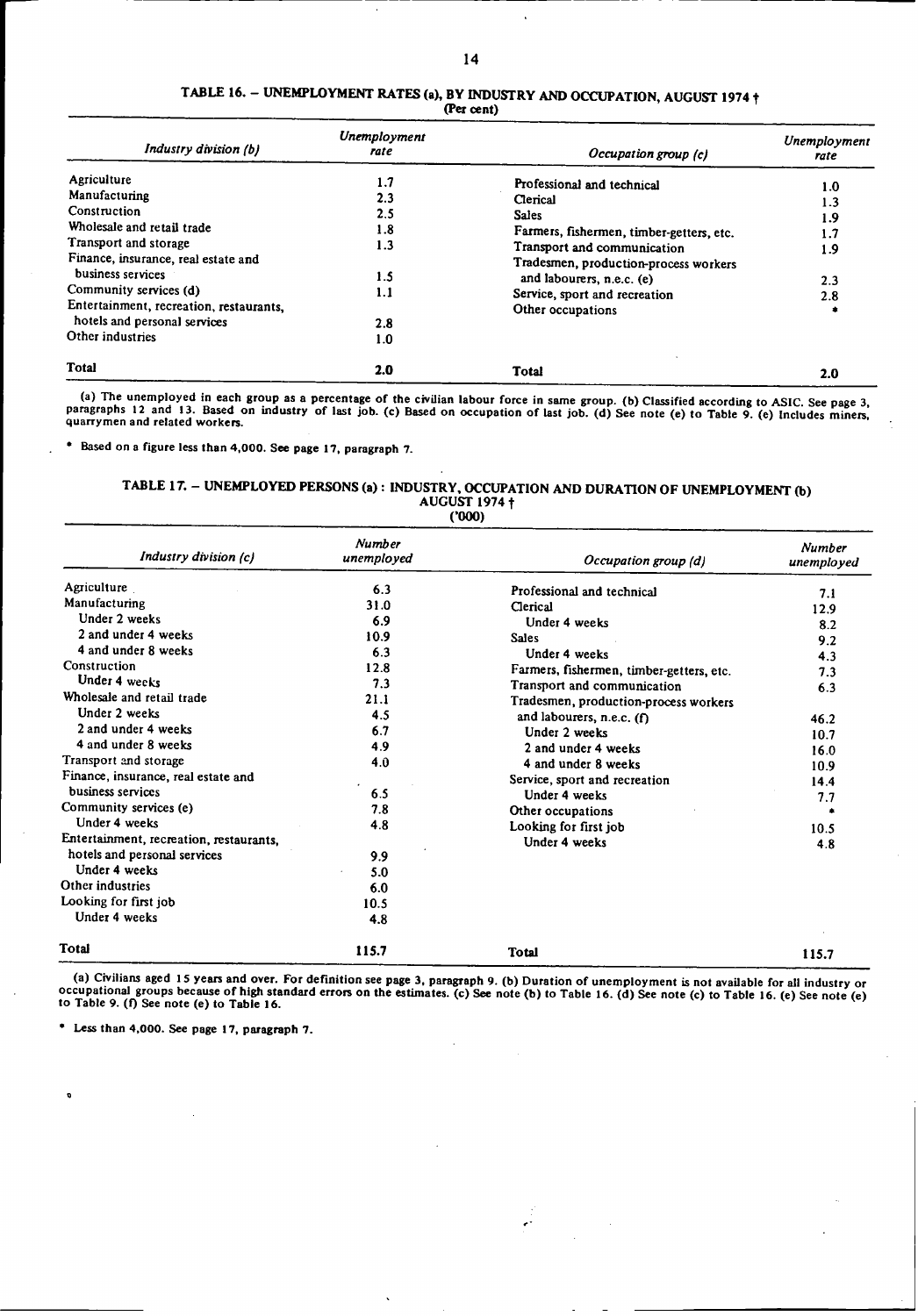|            |            | Went to<br>school, | <b>Retired or</b><br>voluntarily | Permanently<br>unable to | Institu-<br>tionalised |              |
|------------|------------|--------------------|----------------------------------|--------------------------|------------------------|--------------|
| Month      | Kept house | etc.               | idle                             | work                     | (b)                    | <b>Total</b> |
|            |            |                    | <b>MALES</b>                     |                          |                        |              |
| $1973 -$   |            |                    |                                  |                          |                        |              |
| May        | 9.7        | 269.0              | 462.1                            | 41.6                     | 56.7                   | 839.0        |
| August     | 12.1       | 275.0              | 464.8                            | 38.4                     | 49.6                   | 839.9        |
| November † | 12.6       | 262.0              | 478.1                            | 32.3                     | 52.8                   | 837.8        |
| $1974 -$   |            |                    |                                  |                          |                        |              |
| February   | 11.2       | 218.6              | 517.2                            | 39.4                     | 45.1                   | 831.6        |
| May        | 8.4        | 269.4              | 481.9                            | 51.3                     | 52.9                   | 863.9        |
| August +   | 11.0       | 299.0              | 501.5                            | 49.3                     | 57.2                   | 917.9        |
|            |            |                    | <b>MARRIED WOMEN</b>             |                          |                        |              |
| $1973 -$   |            |                    |                                  |                          |                        |              |
| May        | 1,934.1    | 5.4                | 25.4                             | 5.9                      | 10.0                   | 1,980.8      |
| August     | 1,900.5    | 7.4                | 25.3                             | 5.6                      | 8.9                    | 1,947.8      |
| November † | 1,877.4    | 7.0                | 25.6                             | ۰                        | 11.4                   | 1,925.3      |
| $1974 -$   |            |                    |                                  |                          |                        |              |
| February   | 1,885.4    | 6.4                | 31.0                             | ٠                        | 7.5                    | 1,933.7      |
| May        | 1,901.4    | 8.3                | 26.7                             | 4.8                      | 8.2                    | 1,949.4      |
| August †   | 1,887.9    | 7.9                | 34.2                             |                          | 9.8                    | 1,943.0      |
|            |            |                    | <b>OTHER FEMALES (c)</b>         |                          |                        |              |
| $1973 -$   |            |                    |                                  |                          |                        |              |
| May        | 445.3      | 223.4              | 114.8                            | 18.2                     | 57.5                   | 859.1        |
| August     | 443.6      | 242.2              | 118.3                            | 16.7                     | 58.3                   | 879.1        |
| November † | 454.0      | 218.4              | 128.3                            | 14.9                     | 61.3                   | 876.9        |
| $1974 -$   |            |                    |                                  |                          |                        |              |
| February   | 459.0      | 187.7              | 145.4                            | 14.8                     | 60.0                   | 867.0        |
| May        | 448.1      | 220.3              | 121.1                            | 19.9                     | 63.5                   | 872.9        |
| August †   | 434.9      | 250.8              | 144.8                            | 17.2                     | 67.3                   | 915.0        |
|            |            |                    | <b>ALL FEMALES</b>               |                          |                        |              |
| $1973 -$   |            |                    |                                  |                          |                        |              |
| May        | 2,379.4    | 228.8              | 140.2                            | 24.1                     | 67.4                   | 2,839.9      |
| August     | 2,344.1    | 249.6              | 143.6                            | 22.3                     | 67.3                   | 2,826.9      |
| November + | 2,331.5    | 225.5              | 153.9                            | 18.7                     | 72.7                   | 2,802.2      |
| $1974 -$   |            |                    |                                  |                          |                        |              |
| February   | 2,344.4    | 194.2              | 176.4                            | 18.1                     | 67.6                   | 2,800.7      |
| May        | 2,349.5    | 228.6              | 147.8                            | 24.8                     | 71.7                   | 2,822.3      |
| August †   | 2,322.8    | 258.7              | 179.0                            | 20.4                     | 77.1                   | 2,858.0      |
|            |            |                    | <b>PERSONS</b>                   |                          |                        |              |
| $1973 -$   |            |                    |                                  |                          |                        |              |
| May        | 2,389.1    | 497.8              | 602.3                            | 65.7                     | 124.1                  | 3,678.9      |
| August     | 2,356.2    | 524.7              | 608.4                            | 60.7                     | 116.9                  | 3,666.8      |
| November † | 2,344.1    | 487.4              | 632.0                            | 51.0                     | 125.5                  | 3,640.0      |
| $1974 -$   |            |                    |                                  |                          |                        |              |
| February   | 2,355.6    | (d)412.8           | 693.6                            | 57.5                     | 112.7                  | 3,632.3      |
| May        | 2,357.9    | 497.9              | 629.8                            | 76.1                     | 124.6                  | 3,686.2      |
| August †   | 2,333.8    | 557.7              | 680.5                            | 69.8                     | 134.3                  | 3,775.9      |
|            |            |                    |                                  |                          |                        |              |

#### **TABLE 18.** - **PERSONS NOT IN THE LABOUR FORCE (a), BY MAJOR ACTIVITY ('ooo)**

**(a) Civilians aged IS years and over. For definition see page 3, paragraph 11. (b) Comprises inmates of gaols, patients in hospitals, sanatoria, etc., for whom, for the purpose of the survey, the institution was regarded as their dwelling. (c) Never married, widowed and divorced.** (d) See **page 4, paragraph 22.**

 $\ddot{\phantom{0}}$ 

**•** Less **than 4,000.** See **page 17, paragraph 7.**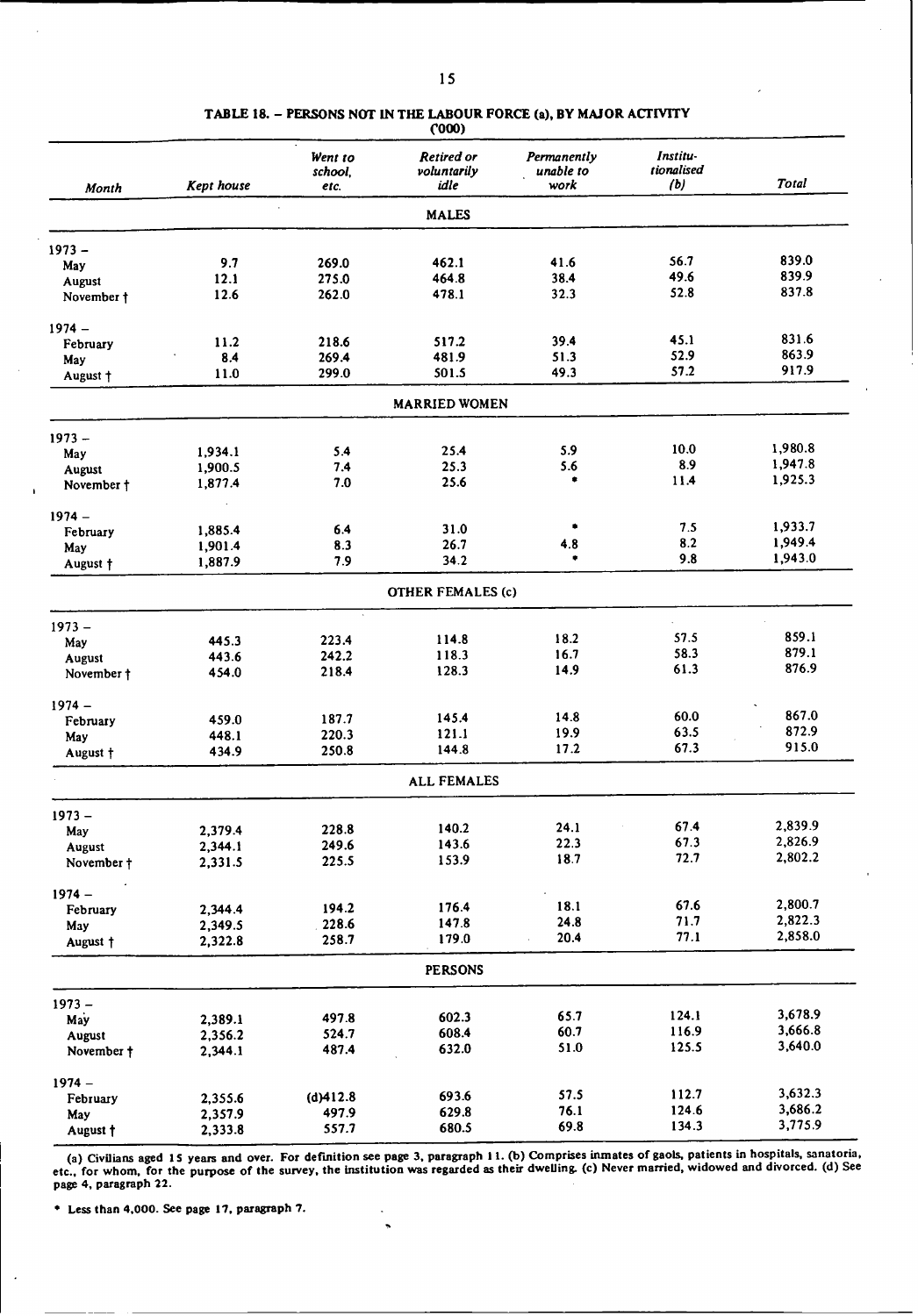#### **Estimation procedure**

The estimates are derived from the quarterly population survey by use of a complex ratio estimation procedure, which ensures that the survey estimates conform to an independently estimated distribution of the population by age and sex, rather than to the age and sex distribution within the sample itself.

#### Reliability of **the estimates**

2. Since the estimates in this bulletin are based on a sample, they may differ from the figures that would have been obtained from a complete census using the same questionnaires and procedures. One measure of the likely difference is given by the *standard error,* which indicates the extent to which an estimate might have varied by chance because only a sample, and not the whole population, was enumerated. There are about two chances in three that a sample estimate will differ by less than one standard error from the figure that would have<br>been obtained from a comparable complete from a comparable complete enumeration, and about nineteen chances in twenty that the difference will be less than two standard errors.

3. Space does not allow for the separate indication of the standard errors of all estimates in this bulletin. A table of *standard errors* for general application to estimates from the revised sample is given below (Table A). These figures will not give a precise measure of standard error of a particular estimate since they are averages based on calculations for a limited number of past surveys over a wide range of labour force characteristics. However, they will provide an indication of the magnitude of the standard error of any particular estimate for any particular survey. An example of the

#### **TABLE A TABLE B**

#### **STANDARD ERRORS OF QUARTERLY ESTIMATES**

use of Table A is as follows : if the estimate obtained from the sample is 100,000 and the standard error is 3 per cent of the estimate, i.e. 3,000, there are about two chances in three that the true figure is within the range 97,000 to 103,000 and about nineteen chances in twenty that this figure is between 94,000 and 106,000.

4. The quarter-to-quarter change in the level of an estimate is also subject to sampling variability. The standard error of the change depends on the standard error of the level of the estimate, rather than on the change itself. Final estimates of the standard errors of movement have not yet been calculated, but an indication of the magnitude of standard errors of quarter-to-quarter change is given in Table B below. The estimates of standard error of quarter-to-quarter change apply only to estimates of change between two consecutive quarters. Changes between corresponding quarters of consecutive years, or between two other non-consecutive quarters, will generally be subject to somewhat greater sampling variability than is indicated in Table B. Furthermore, changes during the period February to November 1972 will have greater standard errors than indicated in Table B, because of the introduction of the revised sample. An example of the use of Table B is as follows : if the estimates for two successive quarters were 500,000 and 520,000 then from Table A it can be seen that the standard errors of these two estimates would be of the order of 6,000 and from Table B that the standard error of the quarter-to-quarter change would be 5,000. That is, there are about two chances in three that the quarter-to-quarter change lies between 15,000 and 25,000 and about nineteen chances in twenty that it lies between 10,000 and 30,000.

## **STANDARD ERRORS OF ESTIMATES OF QUARTER-TO-QUARTER CHANGE**

| Approximate standard |         |                    | (Persons)      |                    |  |  |
|----------------------|---------|--------------------|----------------|--------------------|--|--|
| Size of              |         | error of estimates |                |                    |  |  |
| estimate             |         | Per cent           | Standard error | Standard error of  |  |  |
| (persons)            | Persons | of estimate        | of quarterly   | quarter-to-quarter |  |  |
|                      |         |                    | level          | change             |  |  |
| 4,000                | 800     | 20.0               |                |                    |  |  |
| 5,000                | 900     | 18.0               | 1,000          | 1,300              |  |  |
| 10,000               | 1,200   | 12.0               | 2,000          | 2,500              |  |  |
| 20,000               | 1,600   | 8.0                | 3,000          | 3,600              |  |  |
| 50,000               | 2,300   | 4.6                | 4,000          | 4,300              |  |  |
| 100.000              | 3,000   | 3.0                | 5,000          | 4,700              |  |  |
| 200,000              | 4,000   | 2.0                | 6,000          | 5,000              |  |  |
| 500,000              | 6,000   | 1.2                | 7,000          | 5,200              |  |  |
| 1,000,000            | 8,000   | 0.8                | 8,000          | 5,300              |  |  |
| 2,000,000            | 10,000  | 0.5                |                |                    |  |  |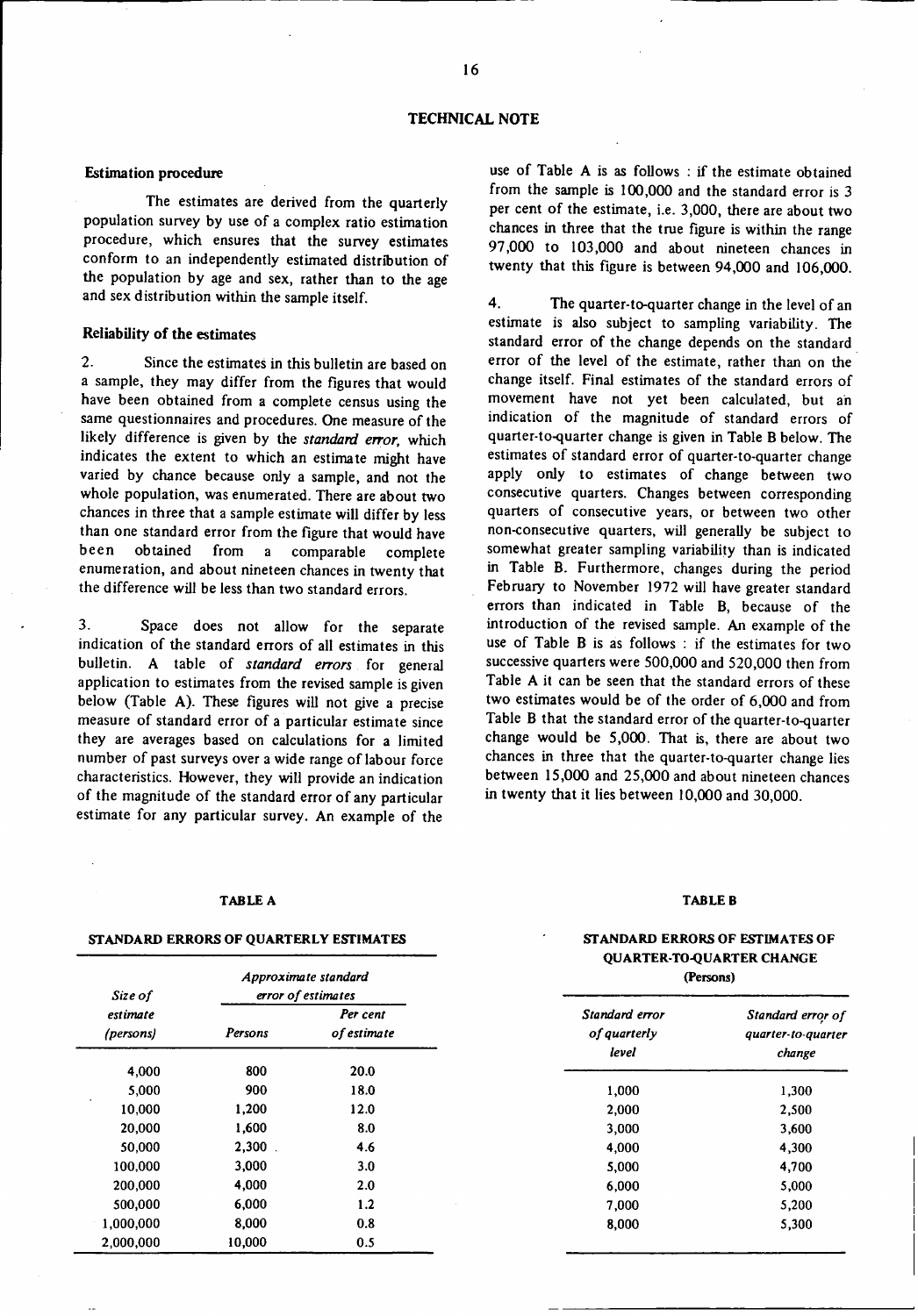**5. The standard errors of estimates relating to agricultural employment are generally somewhat higher than the standard errors of other estimates of the same magnitude. Estimates for females also tend to have higher standard** errors **than estimates of equivalent size for males in similar employment categories.**

**6. The reliability of** an **estimated percentage, computed by using sample data for both numerator and denominator, depends upon both the** size **of** the **numerator and the size of the denominator. However,** the **percent standard error of the estimated percentage will generally be lower** than the **per cent standard error of the estimate of** the **numerator. The per cent standard errors of the numerators can be obtained from Table A.**

**7. As the standard errors in Table A show,** *the smaller the estimate the higher is the relative standard* *error.* Very **small estimates are thus subject to such high standard** errors **(relative to the** size **of the estimate) as to detract seriously from their value for most reasonable uses. In** the **tables** in **this** bulletin, **estimates less** than **4,000 have not been shown. Although figures for** these small **components can in some cases be derived by subtraction, they should not be regarded as reliable.**

**8. The imprecision due to sampling variability, which** is measured **by** the **standard error,** should **not be confused with inaccuracies that may occur because of imperfections** in **reporting by** interviewers **and respondents. Inaccuracies of this kind are** referred **to** as **the** *non-sampling error,* **and** they **may occur** in **any enumeration, whether it be** a **full count or only** a **sample. Every effort** is **made to reduce the non-sampling error to a minimum by careful design of questionnaires, intensive training and supervision of interviewers and efficient operating procedures.**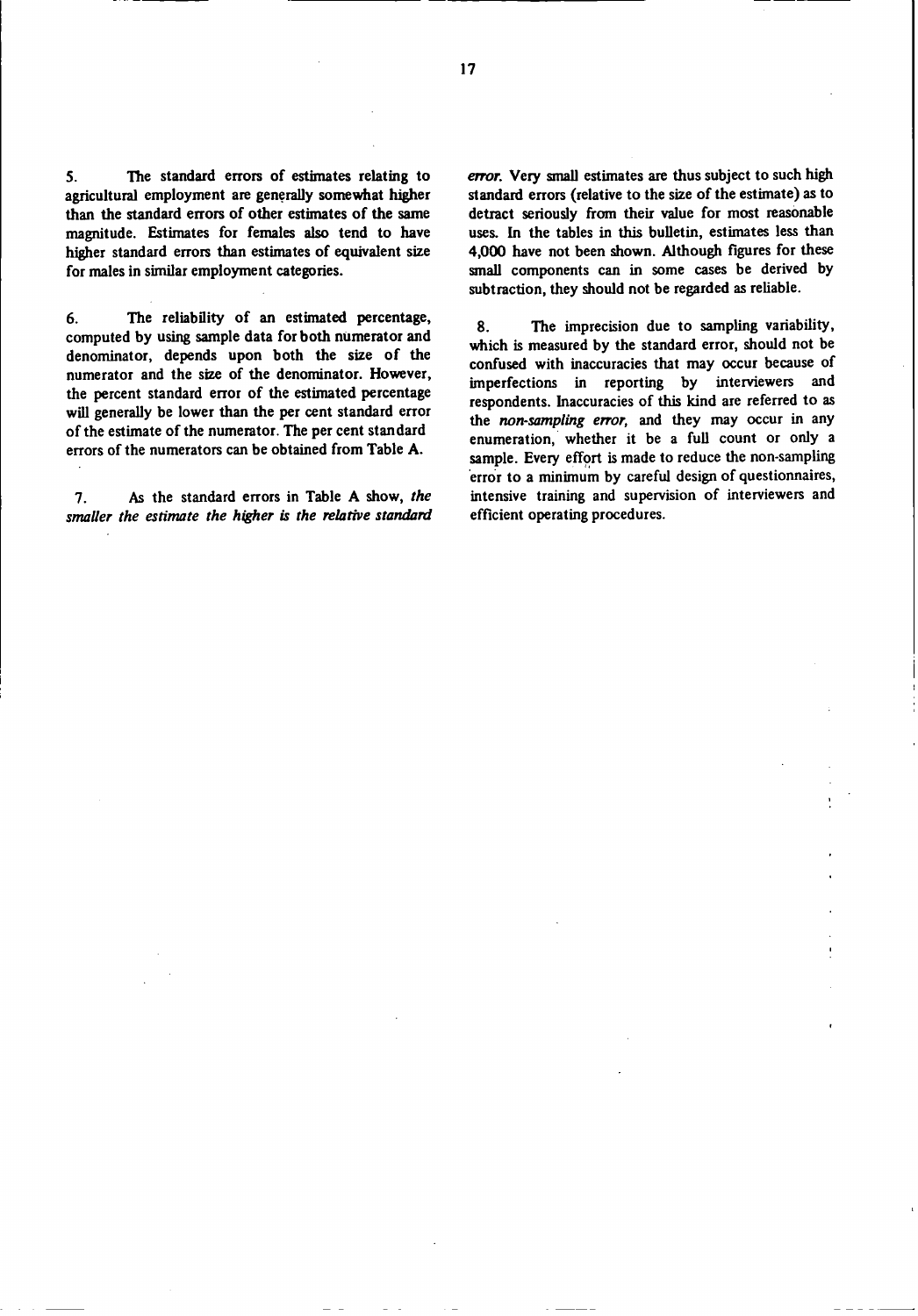## **APPENDIX**

# UNEMPLOYED PERSONS : SEASONALLY ADJUSTED SERIES (a)<br>
(000)

|               |              | <b>Males</b>             |          | Females                |          | <b>Total</b>           |  |
|---------------|--------------|--------------------------|----------|------------------------|----------|------------------------|--|
|               | Original     | Seasonally<br>adjusted . | Original | Seasonally<br>adjusted | Original | Seasonally<br>adjusted |  |
| $1964 -$      |              |                          |          |                        |          |                        |  |
| February      | 39.0         | 32.6                     | 44.0     | 35.8                   | 83.0     | 68.4                   |  |
| May           | 30.2         | 33.8                     | 34.4     | 36.0                   | 64.6     | 69.4                   |  |
| <b>August</b> | 24.0         | 26.3                     | 28.4     | 34.3                   | 52.4     | 60.2                   |  |
| November      | 24.5         | 26.9                     | 28.7     | 30.8                   | 53.2     | 57.8                   |  |
| $1965 -$      |              |                          |          |                        |          |                        |  |
| February      | 28.2         | 23.7                     | 39.0     | 31.9                   | 67.3     | 55.7                   |  |
| May           | 24.5         | 25.8                     | 30.9     | 31.4                   | 55.5     | 57.4                   |  |
| <b>August</b> | 27.8         | 30.2                     | 26.5     | 30.9                   | 54.2     | 60.8                   |  |
| November      | 33.6         | 36.1                     | 32.2     | 33.9                   | 65.8     | 70.2                   |  |
| $1966 -$      |              |                          |          |                        |          |                        |  |
| February      | 42.3         | 35.8                     | 43.9     | 36.1                   | 86.2     | 71.7                   |  |
| May           | 32.9         | 33.5                     | 32.5     | 34.0                   | 65.4     | 68.2                   |  |
| <b>August</b> | 36.0         | 38.7                     | 30.9     | 36.8                   | 66.9     | 75.6                   |  |
| November      | 32.3         | 35.1                     | 35.2     | 36.5                   | 67.6     | 71.7                   |  |
| $1967 -$      |              |                          |          |                        |          |                        |  |
| February      | 47.6         | 40.4                     | 43.3     | 35.6                   | 90.9     | 75.8                   |  |
| May           | 40.0         | 42.7                     | 38.8     | 40.1                   | 78.8     | 82.6                   |  |
| <b>August</b> | 38.1         | 41.1                     | 34.8     | 39.5                   | 72.9     | 80.3                   |  |
| November      | 35.3         | 36.9                     | 38.5     | 40.3                   | 73.8     | 77.6                   |  |
| $1968 -$      |              |                          |          |                        |          |                        |  |
|               |              | 37.3                     | 49.2     | 40.6                   | 92.9     | 77.9                   |  |
| February      | 43.7<br>37.7 | 39.6                     | 40.9     | 41.9                   | 78.5     | 81.8                   |  |
| `May          |              |                          |          |                        |          | 77.9                   |  |
| August        | 32.1         | 36.8                     | 35.0     | 41.5                   | 67.1     |                        |  |
| November      | 35.2         | 34.8                     | 37.5     | 38.9                   | 72.7     | 74.2                   |  |
| $1969 -$      |              |                          |          |                        |          |                        |  |
| February      | 43.6         | 38.2                     | 48.7     | 39.9                   | 92.3     | 77.8                   |  |
| May           | 35.4         | 35.9                     | 39.7     | 40.6                   | 75.1     | 76.4                   |  |
| August        | 31.8         | 35.1                     | 34.3     | 40.6                   | 66.1     | 76.1                   |  |
| November      | 43.3         | 41.8                     | 43.3     | 44.9                   | 86.6     | 87.4                   |  |
| $1970 -$      |              |                          |          |                        |          |                        |  |
| February      | 39.1         | 34.5                     | 47.4     | 38.5                   | 86.4     | 72.8                   |  |
| May           | 33.9         | 34.6                     | 37.7     | 39.0                   | 71.5     | 73.5                   |  |
| August        | 33.5         | 38.0                     | 31.5     | 37.8                   | 65.0     | 76.6                   |  |
| November      | 39.3         | 37.4                     | 36.6     | 38.1                   | 75.9     | 76.1                   |  |
| $1971 -$      |              |                          |          |                        |          |                        |  |
| February      | 41.7         | 37.0                     | 51.3     | 41.5                   | 93.0     | 78.5                   |  |
| May           | 44.0         | 45.7                     | 38.7     | 39.9                   | 82.7     | 84.6                   |  |
| August        | 39.3         | 45.0                     | 35.8     | 42.0                   | 75.1     | 87.9                   |  |
| November      | 57.0         | 56.1                     | 42.7     | 44.2                   | 99.7     | 101.4                  |  |
| $1972 -$      |              |                          |          |                        |          |                        |  |
| February      | 74.8         | 66.7                     | 61.0     | 49.1                   | 135.8    | 114.4                  |  |
| May           | 61.0         | 62.8                     | 49.2     | 53.1                   | 110.2    | 115.3                  |  |
| <b>August</b> | 67.4         | 77.6                     | 53.9     | 64.5                   | 121.3    | 144.3                  |  |
| November      | 70.7         | 67.0                     | 65.5     | 66.9                   | 136.3    | 134.5                  |  |
| $1973 -$      |              |                          |          |                        |          |                        |  |
| February      | 67.9         | 60.6                     | 75.6     | 60.7                   | 143.5    | 121.0                  |  |

*(a)* The method of seasonally adjusting **estimates for unemployed males, females and persona has been changed. See page 4,** paragraph 24. For definition **see page** 3, paragraph 9.

 $\ddot{\phantom{a}}$